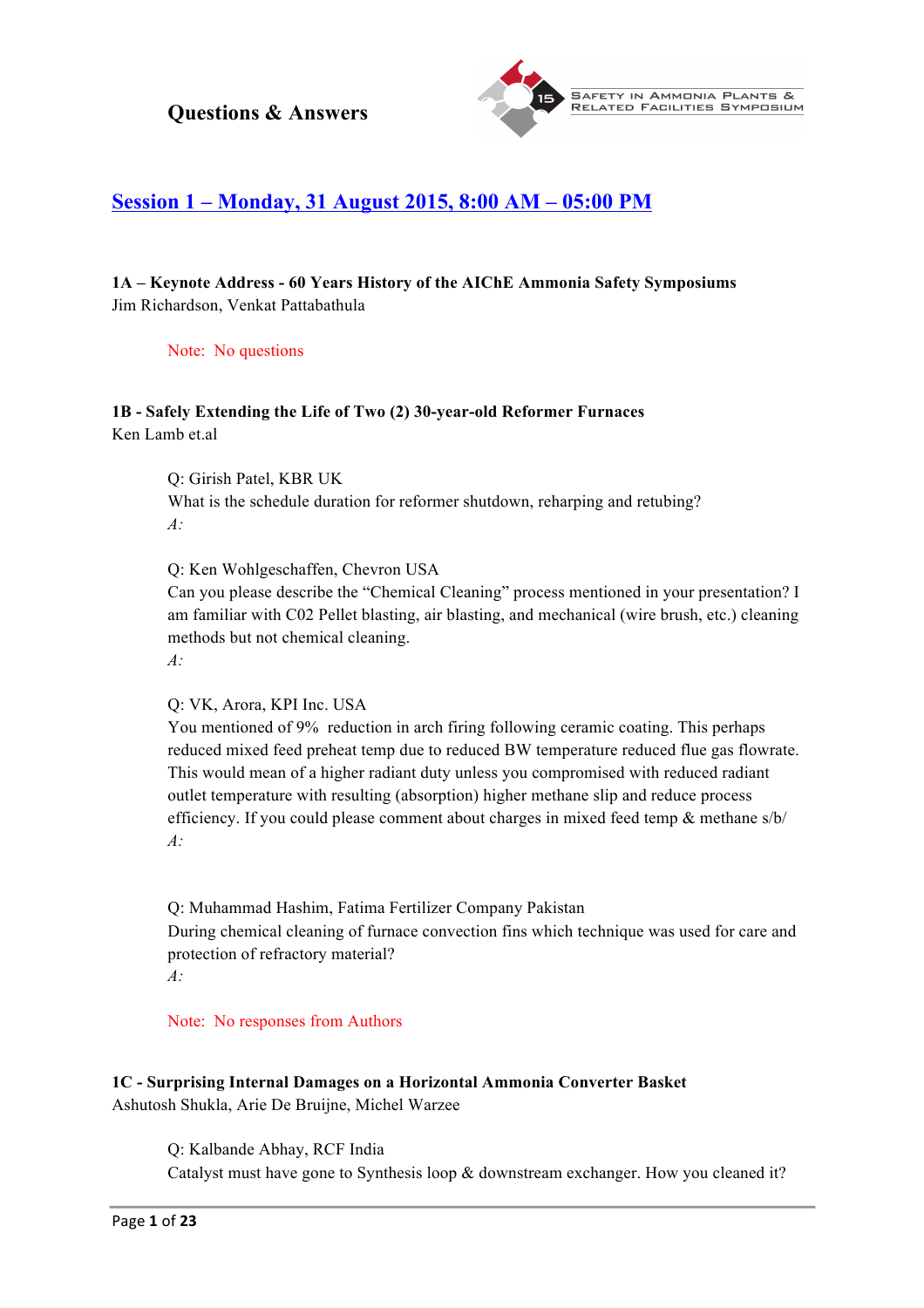

**SAFETY IN AMMONIA PLANTS &** RELATED FACILITIES SYMPOSIUM

*A: There was some catalyst dust migrated in syn loop and exchangers which were captured in strainer in HP ammonia separator. The strainer was cleaned few times while the plant was online.*

*Majority of the catalyst was lodged between the screen and thermal barrier which was removed during the inspection in TA 2014.*

Q: Shams Ali Al-Shammasi, SABIC KSA

Thank you for sharing this rich experience. The question is after you have this experience do you think it's better if you have replaced the basket and get away of the surprises and reduce the non-productive time.

*A: Since the plant throughput was still high, the decision was to replace the catalyst as the differential pressure issue was more contributed by catalyst and internal bypassing through suspected cracked bellows, the surprising element was the finding on thermal barrier which got warped due to back flow and rapid depressurization caused by passing valves and lack of adequate back flow prevention.*

*The thermal barrier has not been fixed but additional monitoring is in place for heat leak coming out of failed barrier.*

*It was also discussed to have the new basket procured and installed but decision to inspect was more driven to actually determine the type of failures and incorporate the RCA outcome into the design of new basket and loop.*

#### **1D - From Potentially Unsafe to Unsafe by Inadequate Tube Plugging** Joost Roes

Q: S. K. Gupta, IFFCO India

Why the plug recommended is named "flexible"?

*A: Tubesheets bend during operations some 2 to 3 mm maximum, a solid plug does not allow for any flexibility (see figure 5 of the paper). Stamicarbon's plug design shows flexibility as shown in figures 7 and 9 of the paper.*

#### Q: S. K. Gupta, IFFCO India

In horizontal HP condensers having u-tubes, which procedure described for top or bottom shall be used for plugging the tubes?

*A: The mentioned method we apply for Stamicarbon's high pressure synthesis equipment with protruding ends welded by a multilayer fillet weld.*

#### Q: S. K. Gupta, IFFCO India

In case of Stamicarbon horizontal pool condenser, in case of tube leakage, which method to be adopted for plugging a leaking tube.

*A: On a pool condenser / reactor in Stamicarbon design carbamate is present in the HP shell while water/steam is present in the tubes. In case of a leakage we recommend temporary plugs which have to be dimensioned to the specific vessel using PTFE as sealant. With these*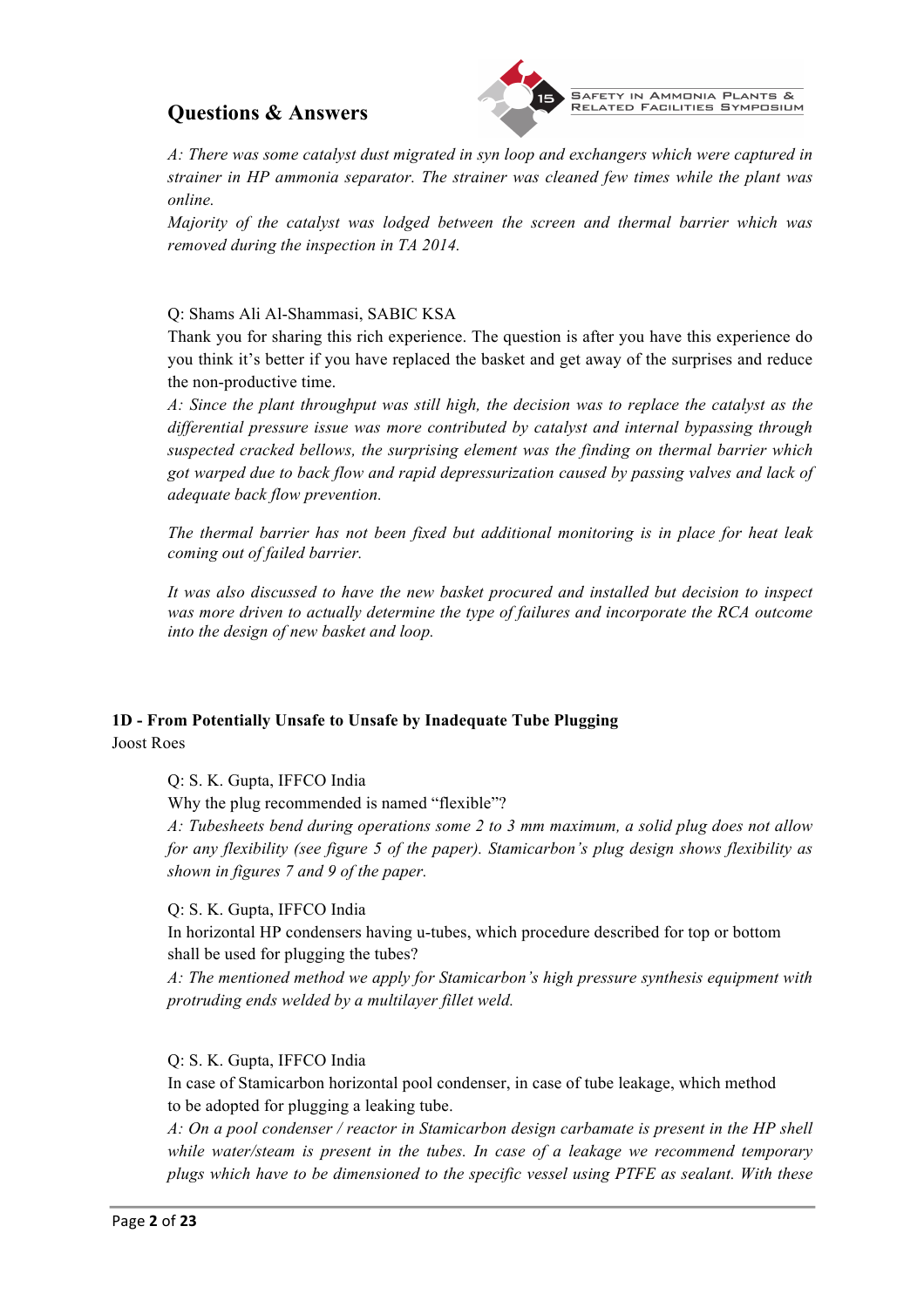

*plugs in place the plant can be operated till the next planned shutdown. During the shutdown we recommend to plug the leaking tubes by welding. We recommend doing this welding with the original equipment manufacturer since internal bore welding equipment is necessary.*

#### Q: G. K. Gautam, IFFCO India

When almost all tube to tubesheet welds corroded and tube protrusions corroded, what should be the solution? Whether plugging will solve the problem or shortening of stripper by cutting off end portion of affected tubes in bottom tubesheet.

*A: The method of plugging as described in the paper takes care of that; in the top tubesheet the protrusion as well as the tube is drilled away completely to enable a leak path in case of leaking plug. In the bottom we drill away the tube protrusion including the cross cut end corrosion when present. The plug weld is made on the existing tube to tubesheet weld as shown in figure 7 and 9 of the paper.*

Q: Muhammad Hashim, Fatima Fertilizer Company Pakistan

What check method you identify about complete displacement of N2 with Ammonia vapours downflow? Can we go directly after N2 purging upward flow to cooldown step?

*A: The question is not clear to me; The method is valid for vertical high pressure synthesis heat exchangers. On shell side only water is present and the high pressure side is open to the atmosphere to enable the repair.*

#### **1E - Commissioning of 2 x 50000 MT Ammonia Storage Tanks**

Iftikhar H. Turi

Q: Nitin B. Kulkarni, RCF India

During purging of tank, Air-N2 exchange and N2-Ammonia vapour exchange is on continuous basis of pressurization and depressurization technique. Which will be more effective?

*A: In our case it was done on a non continuous bases as advised by the tank manufacturer. In my opinion, it is more important to conduct Air-Nitrogen and Nitrogen- Ammonia exchange in a specific way mentioned in the paper.*

#### Q: Nitin B. Kulkarni, RCF India

During external inspection of tank, if insulation needs to be removed, will expose the tank wall material to atmosphere. Will this harm the MOC of tank because of frosting due to moisture in air?

*A: If it done for selected portions of the tank than no need to remove complete insulation.*

Q: Juan Carlos Ruis-Rico, DNVGL Ireland

Why you considered as criteria for tank design selection an external inspection from the annular space?

*A: To avoid internal inspection.*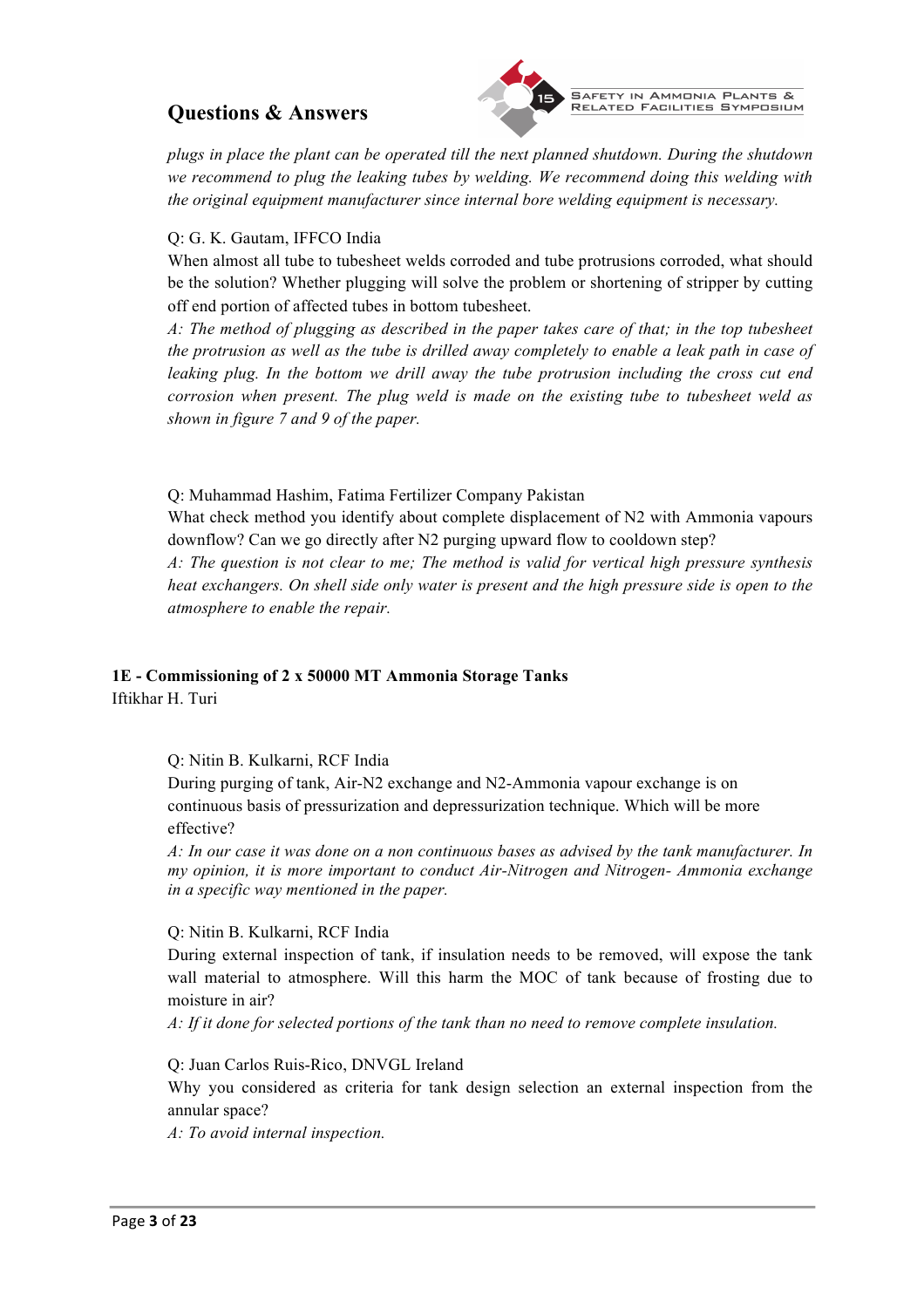

Q: Juan Carlos Ruis-Rico, DNVGL Ireland

Which approach are you using for internal inspection?

*A: We have not done any internal inspection for our storage tanks and we believe it is not necessary for a double wall tanks*

#### Q: Juan Carlos Ruis-Rico, DNVGL Ireland

Any related experience to share, DNV GL, as requested by a tank designer to develop a 25 year inspection strategy to operate the tank without an intrusive inspection.

*A: A RBI (risk base inspection methodology) can be used for tank evaluation. The template is available on EFMA website.*

Q: Salem Hazmi, Petrochemical Industries Kuwait

Did you take into consideration the link between the different storage tanks instead of release ammonia to sea?

*A: A: We have no plan to send ammonia to sea and we are looking into options to transfer ammonia between tanks at the time of emergency.*

Q: Bob Romero, FM Global Guidelines for internal and external inspections? *A: One of the good sources is EFMA.*

Q: Ken Lamb, Linde Engineering

With a tank with a "low bund wall" and thus a larger area in case of a spill, would you recommend a polymer liner in the containment?

*A: Not quite sure that it will have any benefit except reduce ammonia contamination if the soil contains chloride.*

### **2A - Lower Cost Operation with Low Pressure Drop Support Grids in HTS and LTS Shift Reactors**

Christopher Biegel, Dan Morton

#### Q: S. D. Panadare, RCF India

As pressure drop is related to energy consumption, my suggestion is the same concept should be extended to all fixed bed reactor such as HDS, ZnO, Methanator etc. Whether such supply can be used for all makes of catalysts?

*A: Yes, but the pressures and temperatures need to be looked at in each case, to be sure we can make it from reasonable material that does not price it out of any savings. But it sure will fit in most cases of axial flow fixed bed reactors.*

#### Q: VK Arora, KPI Inc.

Did you explore radial type internal to further reduce pressure drop in HTS/LTS, besides the improved grid design done at your site? *A: No we did not.*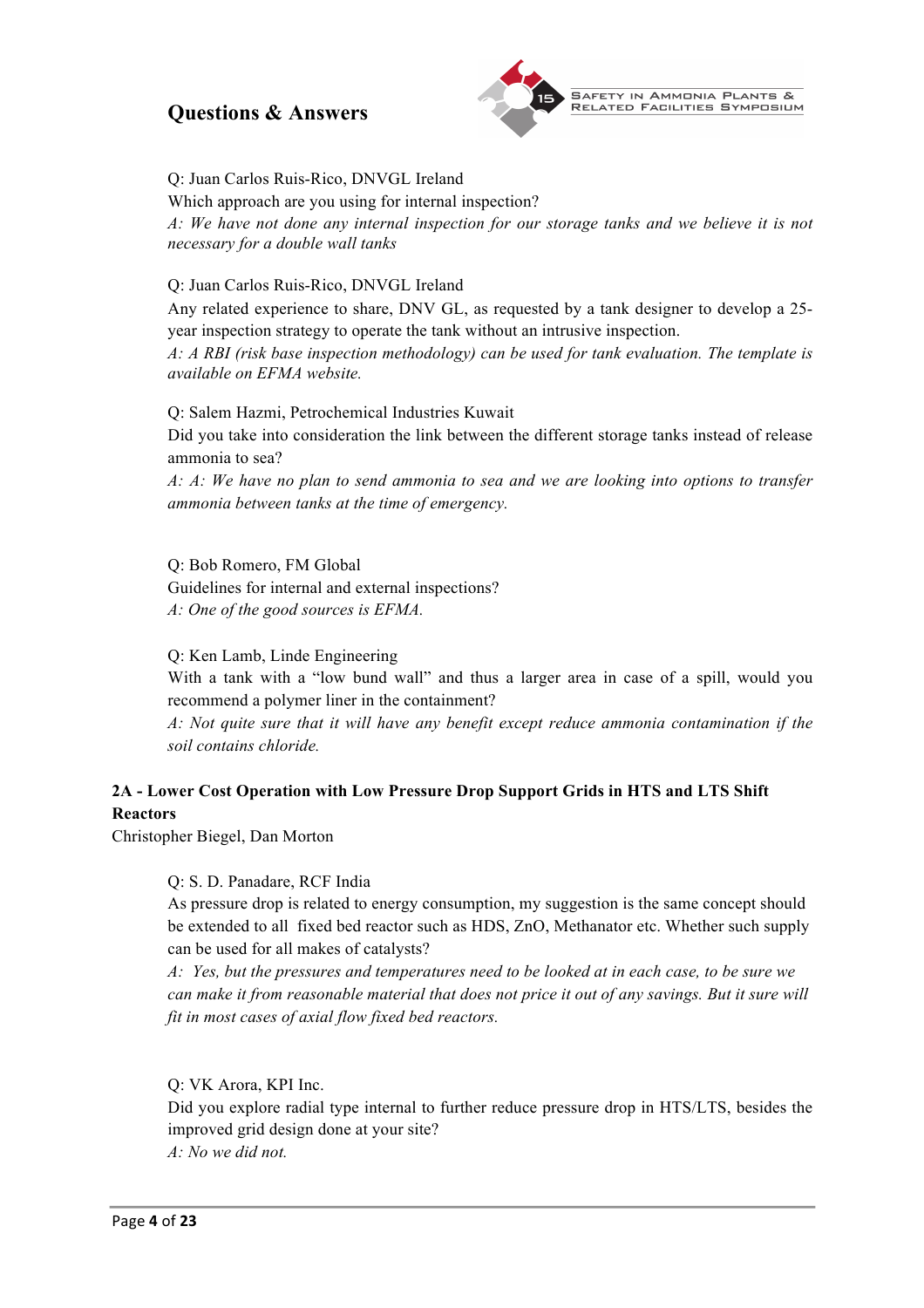

### Q: S. K. Gupta, IFFCO India

Refer to figure 13, why there is sharp increase in pressure drop in HTS with new grid configuration after approximately 60 days of operation.

*A: This step change in HTS pressure drop occurred after an unplanned Ammonia plant trip. DCS trending did not reveal a root cause for the increase but a theory is that the catalyst bed may have shifted during the trip causing the increase in pressure drop after start-up.*

### **2B - Overpressure and Vacuum Protection Challenges for Low Pressure and Atmospheric Storage Tanks**

David Pierce, John Mason

#### Q: Iftikhar Turi, QAFCO Qatar

Will redundancy of pressure/vacuum relief system mitigate the risk of over pressurization by not securing adequate capacity?

*A: To some extent, additional, or redundant, relief valves will reduce the probability of an over pressure event leading to storage tank damage. Every device has a possibility of failing on demand, so an additional relief valve is available to open if one of the other relief valves fails to open. There are two cautions that one must consider if planning to claim spare relief valves as mitigation in a PHA or LOPA:*

- *1. Is the valve truly redundant (i.e., has the overpressure contingency analysis identified every possible initiating event for over pressure) and is not required for any of the over pressure scenarios? Agrium had to tackle this question because, through a series of acquisitions and mergers, the number of pressure relief valves on ammonia storage tanks ranged from one (and a weighted manway) to five.*
- *2. Is the redundant relief capacity reliable? In other words, does the device have an inspection, testing and preventative maintenance program so that its probability of failure on demand is verifiable (note: weighted manways, thief hatches, etc. do not have any means to test or inspect their function).*

#### Q: Dorothy Shafer, BakerRisk US

Emergency venting through relief systems and HIPS is preferred. However in the case of a relief situation not anticipated by the HIPS scenarios, would a frangible tank roof opening be preferred over a failure in the liquid portion of the tank? The history of incidents would seem to support a frangible tank seam as an added layer of protection, due to the severe consequences of a liquid NH3 leak.

*A: Through proper application of an overpressure relief study to determine the required relief area, and a LOPA to align the total protection system with the company's acceptable risk tolerance, I do not believe that a frangible roof to wall seam is necessary. I would prefer to have well-maintained systems in place to prevent the overpressure event than rely on a mechanical seam to fail. In the end, the tank has still failed and taking it out of service to repair is not an inconsequential event either.*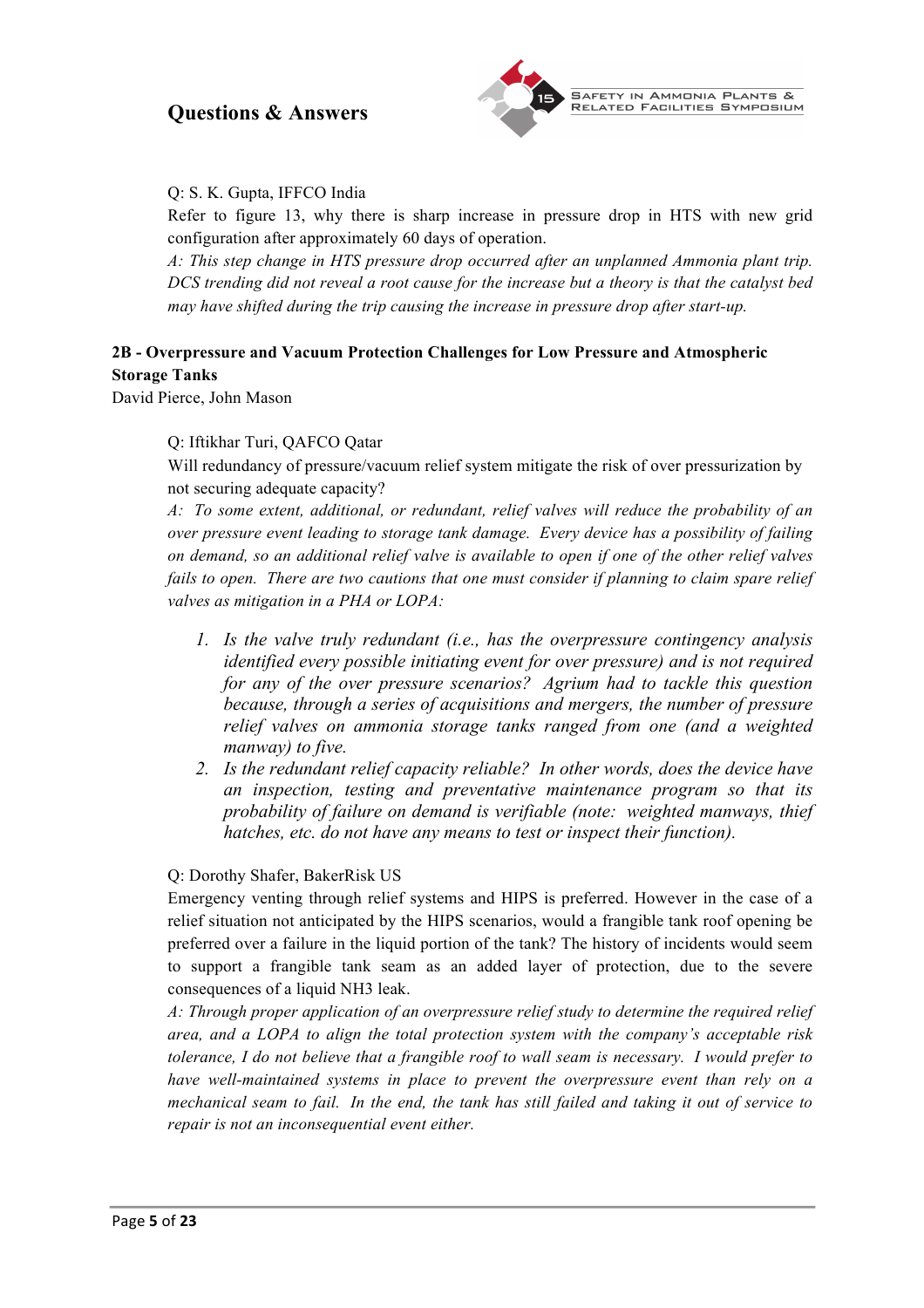

*My experience through participating and facilitating (too many) PHA's and LOPA's, is that we tend to defer to the frangible seam as a very reliable safeguard. It can lead us to downplay the importance of a HIPS and it's on going inspection and testing. The lifecycle cost associated with a HIPS is not insignificant. Safety Instrumented Systems are often the very first casualty of budget cuts because they are unseen and rarely (sometimes never) do anything. It's a slippery slope, and my preference for dealing with the human side of safe guards is to ensure that the personnel understand that the HIPS is truly their last line of defense.*

*Also, I've seen frangible seams that didn't work, fortunately on "rig tanks" (500 bbl oilfield API 650 tanks).*

Q: Ken Lamb, Linde Engineering

While not taking credit for it as a relief mechanism, would you favor a tank design with a stronger seam at the floor than the roof, to avoid a spill result?

*A: See answer above. To expand, if API 620 required such a weld design, and as long as industry does not accept it as a safeguard in their LOPA, then I agree with what you propose.*

### **2C - Re-tubing Experience of Synthesis Loop WHB No 1 and Failure of Incoloy WHB No 2**

Geoff Blewett, Tamvada Srinivas, Giridhara Raju

#### Q: A.K. Singh, IFFCO India

What type of boiler water treatment is used? Could it lead to corrosion product deposition? *A: pH is controlled above 9.5 using aqueous ammonia and hydrazine is added if the O2 level goes above 20ppb. BFW treatment should not lead to corrosion product deposition if intermittent blow down is done regularly and from the correct location (i.e. above the center of the tubesheet)*

Q: Peter Tait, Methanex, New Zealand

Did the boiler have a chemical cleaning regime?

*A: No chemical cleaning regime was in place for the boiler that failed due to under deposit corrosion.*

#### Q: G.K. Gautam, IFFCO India

Why the tube failure occurred beyond the end of tube ferrule and not at the bottom in WHB-01?

*A: Up to the ferrule , tube is protected. Just after the ferrule heat flux is the highest .Deposit formation and under deposit corrosion at this point also contributes to the failure.*

Q: Muhammad Hashim, Fatima Fertilizer Company Pakistan

Reason of great variation in BFW Chemistry like chloride and Oxygen contents? What is the good reason of this change? What parameter range in which you are operating Cl & Fe (Chloride & Iron)?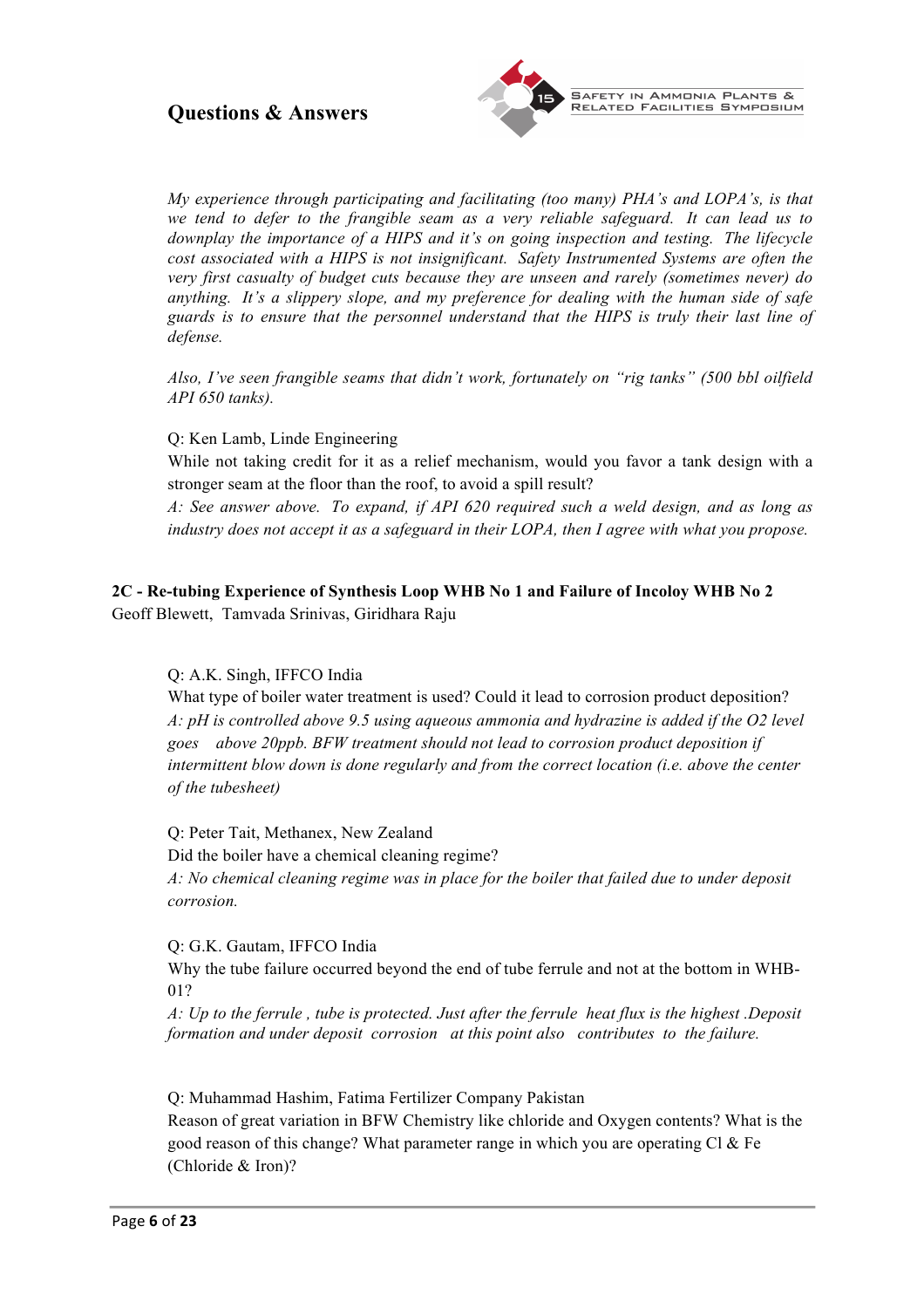

*A:On the second WHB there was no significant variation in Cl-and O2 content. The trend showing Cl- has regular peaks which are due to the scheduled calibration of the analyser. Chlorides were always in the range o 10 – 30 ppb with the alarm set at 100 ppb. Fe was measured as <0.02mg/kg.*

#### **2D - Catastrophic Explosion in the CO2 Removal Unit of an Ammonia Plant**

Alireza Orooji , S.Sajjad Hosseininia, Ehsan Askari Mahvelati

#### Q: Ken Wohlgeschaffen, Chevron USA

How do you know it was a vapor cloud explosion and not a fire, was a loud "bang" heard, for example? If it was an explosion, what was the overpressure (PSI) and damage as a result? *A: It was a vapor cloud explosion based on existing video which is captured by closed circuit cameras of the site. Also the bang sound heard and the wave of explosion was affected some personnel. The damages due to explosion caused to start extended fire on spreading amine on the equipments.*

#### Q: Ken Wohlgeschaffen, Chevron USA

What was the velocity  $(ft/s)$  in the semi-lean pipe, on average, and also the maximum velocity based on CFD modeling?

*A: The maximum flow velocity on the cross section at reducer end is summarized as: Case A (normal flow,60 deg.): 24.7 (ft/s). Case B (110%flow,90 deg.): 15.7 (ft/s). Case C (120% flow, 90 deg.): 17 (ft/s). Therefore, the local velocity over 24.7 ft/s near pipe wall could be considered as a threshold to prevent the damage in C.S pipe. There is no concern of the damage even though the local velocity exceeds 24.7 ft/s because the replacement by S.S pipe has been done.*

#### Q: Alfredo Medina Vilar, JACOBS Consultancy Venezuela

In addition to performing a total HAZOP of the facility as included in the recommendations – performing a HAZID study should be followed by order to ensure that no additional design issues are still present.

*A: yes, that's correct. HAZID can help to determine the adverse effects of exposure to hazards and plan necessary actions to mitigate such risks.*

#### Q: Venkat Pattabathula, INCITEC Pivot Australia

How long the passivation was done in amine system?

*A: The main passivation layer was formed after commissioning ant start up in 2007, three years before incident. Also in each start up of the plant,CO2 removal unit start up procedure should be follow to maintain and consolidate the passivation layer.*

Q: Muhammad Hashim, Fatima Fertilizer Company Pakistan

Do you have sample check of Fe contents in C02 removal MDEA system. How much it increased?

*A: The Fe content in amine system was high, up to 30 PPM before incident because of high corrosion rate of carbon steel raschig rings packing in BED#1 of stripper tower. The remaining carbon steel packing was changed to S.S material one month before incident.*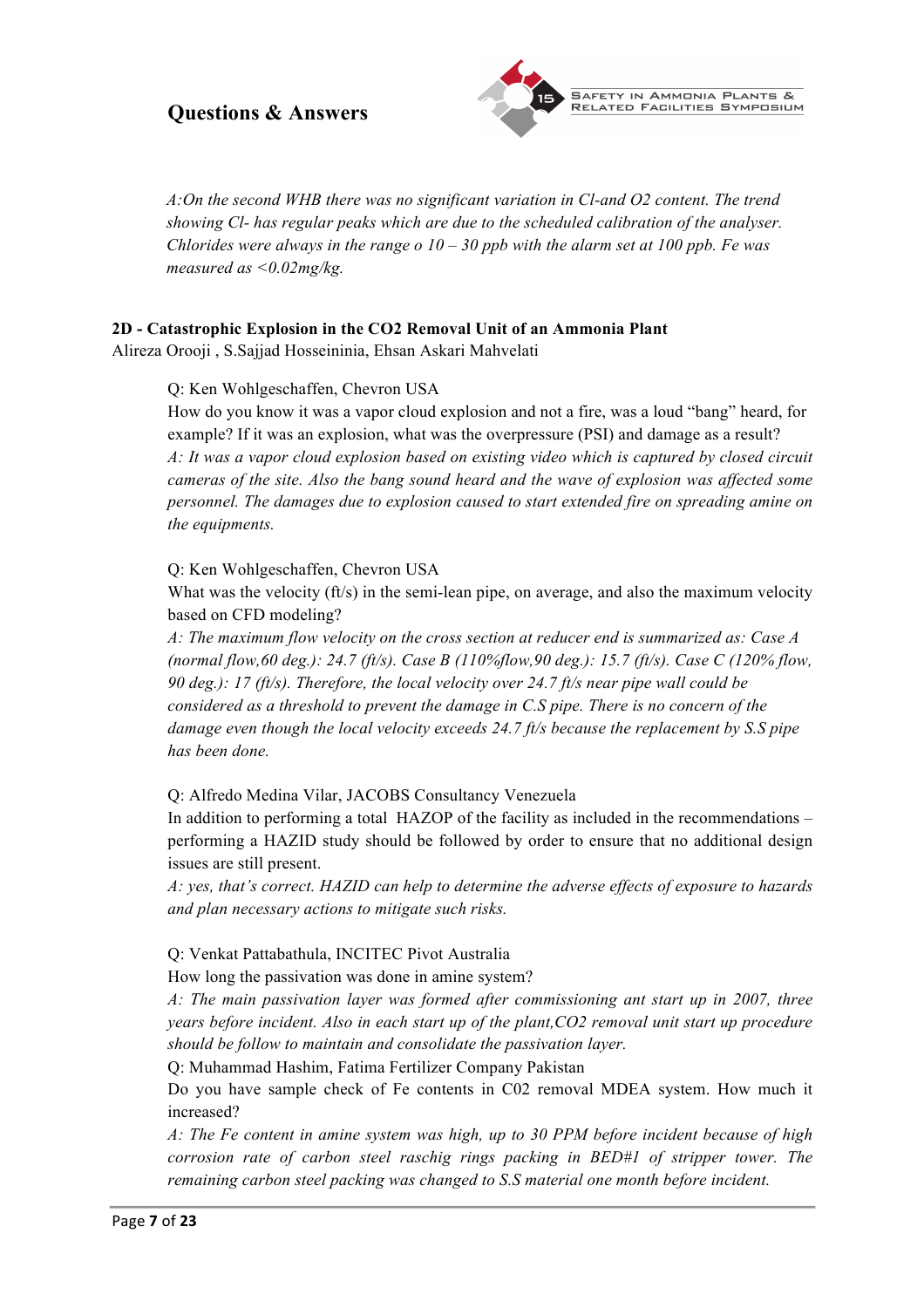

### **2E - Implementation of Best Practices for Improvements in Reformer Performance and Reliability**

James Widrig , Giuseppe Franceschini

Q: Ken Wohlgeschaffen, Chevron USA

Why do you consider a tube leak a safety incident? What is the safety concern?

*A: The tube failures as discussed in the paper are generally considered as reliability concerns when contained within the reformer. Safety concerns may be possible if the tube leak results in damage to equipment beyond the reformer or personnel are in some way exposed to hazards resulting from the tube leak.*

#### Q: Ken Wohlgeschaffen, Chevron USA

Why did you choose 20,000 hr as the "alarm limit", what is the basic technical basis for choosing this number

*A: The choice of 20,000 hours as the safe limit is somewhat arbitrary. The limit is set such that tubes could operate under this condition for 2 years before failure rather than a condition that would result in a more immediate failure. Additionally, the creep life curves as presented in API 530, have a lower limit of 20,000 hours, below which the creep rupture strength data may not be reliable.*

#### Q: V. Ramaswamy, Proplant Inc. USA

What is recommended guideline for TWT monitoring during start up/emergency shutdown conditions?

*A: TWT should be continuously monitored during start-up or transient operations. This monitoring should be performed by visual observation of the tubes by the field operators to ensure that flame impingement or excessive temperatures are avoided. This monitoring should be performed frequently until the operation is stabilized.*

#### Q: V. Ramaswamy, Proplant Inc. USA

What is emissivity setting recommended/guideline for optical Pyrametery

*A: Emissivity is dependent upon the surface condition of the material, wavelength of the*  instrument, the viewing angle, and the temperature of the surface. When using Quest *Integrity's CorrectIRTM software, radiance temperatures are measured using an emissivity setting of 1.0 and the software application applies appropriate corrections. More information on emissivity can be found in Dr. Peter Saunders book titled "Radiation Thermometry, Fundamentals and Applications in the Petrochemical Industry" whose work is referenced in this paper.*

#### Q: Tamvada Srinivas, QAFCO Qatar

#### Is nipping of Reformer Tubes Safe?

*A: Reformer tube nipping has been successfully accomplished when the material is in good condition, proper equipment is used, personnel are properly trained, and safeguards are in place. In general, reformer tube nipping is viewed are a high risk activity. Several operators*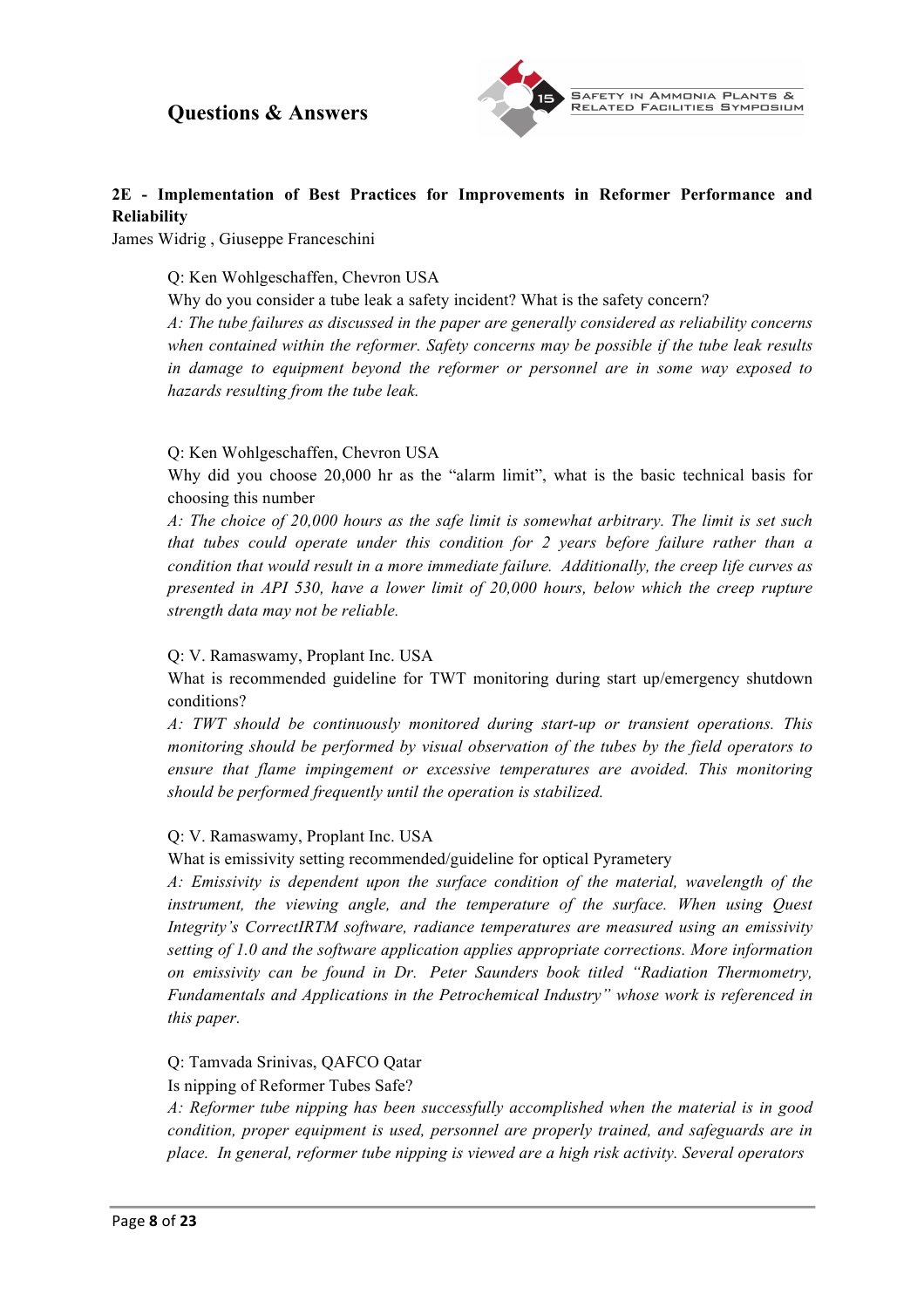

*now prohibit nipping due to the potential consequences of an uncontrolled release and personnel exposure and favor a reformer shutdown to isolate failed reformer tubes.* 

# **2F - Flange Dissassembly - An Under Rated Source of Safety Incidents**

Sam Tait

Q: Muhammad Hashim, Fatima Fertilizer Company Pakistan

We are experiencing flange leak in secondary reformer O/L and converter O/L flanges. What is your recommendation to eliminate thermal cycling phenomenon.

*A: Flanges in these services often require individual engineering to ensure the integrity of the joint and as such it is not possible to make a specific recommendation without full knowledge of the flange details and process conditions. I would recommend you have mechanical engineering review the bolt torque and gasket selection for these joints, it should be possible to eliminate any issues due to thermal cycling if these are correct.*

# **Session 2 – Tuesday, 01 September 2015, 8:00 – 11:30 AM**

### **3A - State of the Art Leak Detection for Ammonia Piping and a Barge Loading Facility** Andy Vluggen, Dwight Eldredge

Q: V. Ramaswamy, Proplant Inc.

Are DTS sensors ATEX certified for hazardous area installations?

*A: The DTS sensor is a fiber optic cable. Through this fiber optic cable only laser light is being sent through. Because the fiber itself is no ignition source, it could be used in a ATEX zone. The DTSX unit should be place in a DCS/PLC inter connection room and not in the plant itself, because it is not Atex certified.*

#### Q: S. K. Gupta, IFFCO India

Up to what concentration level of the ammonia thermal imaging camera can serve. Also, up to what distance?

*A:*

| <b>Distance</b><br>from<br>leak <sup>1</sup> | Minimum detectable ammonia<br>concentration on 0.5 m above the<br>leak |
|----------------------------------------------|------------------------------------------------------------------------|
| m                                            | ppm                                                                    |
| 12,5                                         | 125                                                                    |
| 25                                           | 300                                                                    |
| 50                                           | 1600                                                                   |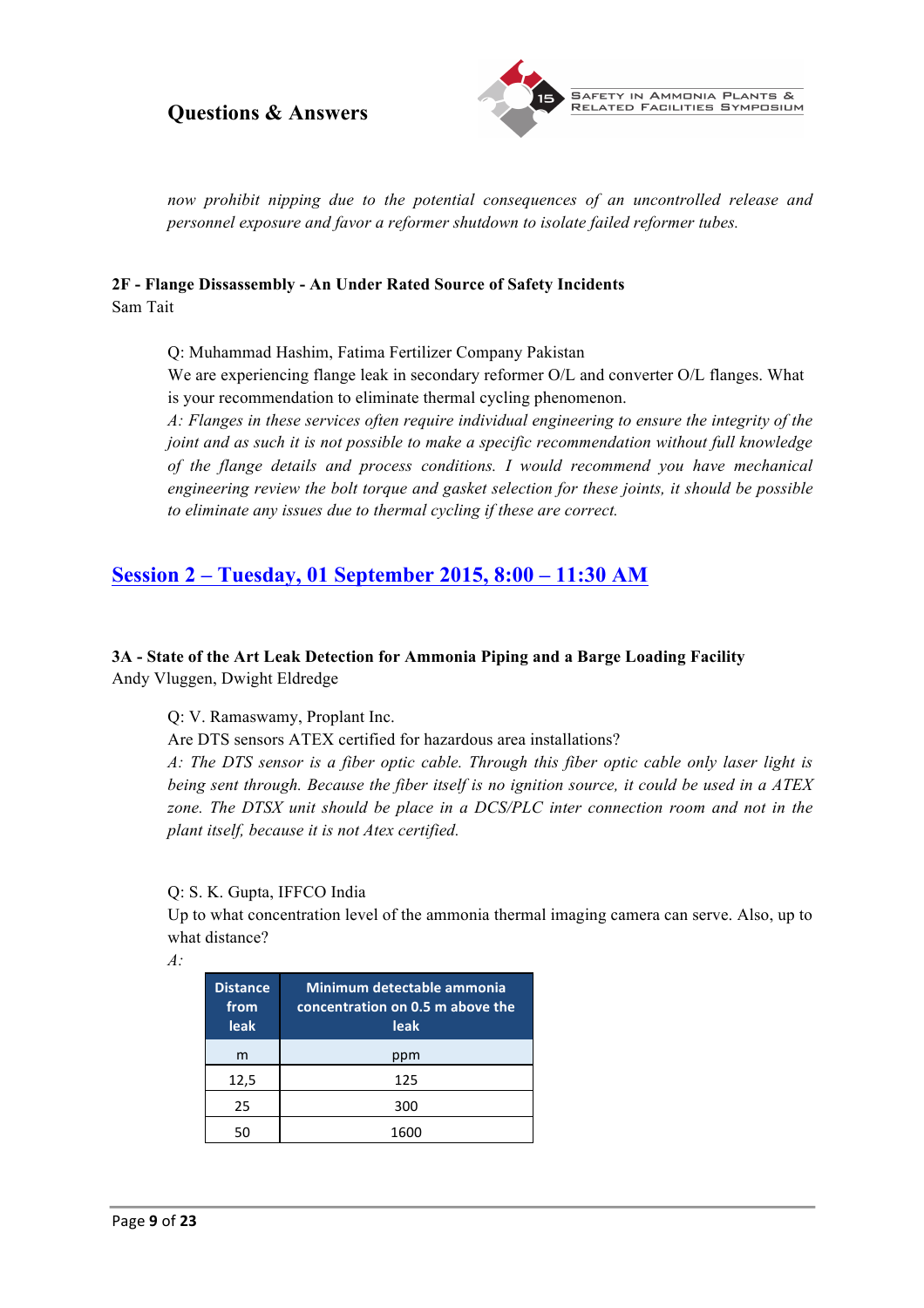

**3B – Pulsations and Vibrations Control in Urea Plants**

Constantino Bruni & Leonardo Galimberti

Q: Ken Lamb, Linde Engineering

Has Casale looked into the subject of vibration or pulsation in the piping below pressure relieving devices e.g. relief valves?

*A: All piping branches where relief valves are installed shall be considered in the study. In fact one scope of the study is to avoid pulsations induced relief valves opening. Piping vibrations that may be present in these branches shall be controlled using a proper supporting system.*

### **3C – Evaluation of Ammonia Converter Shell with Cracked Weld Defects for Continued Operation**

Ara Nalbandian, Steve Wilmes, Wajid Bhatti & Azzam Azmi

Q: Maneesh Sankhyadhar, TATA Chemicals Ltd.

Whether equipment is shop welded / site welded, hot/cold wall and reason for crack. Type of converter?

*A: Except for the girth weld 1a-1b, the converter was shop welded and it is cold wall. Cracking of the weld was attributed to hydrogen induced cracking (HIC) due to local PWHT of girth weld 1a-1b.*

Q: Maneesh Sankhyadhar, TATA Chemicals Ltd.

Was NDT done in hot shell or after cooling catalyst / shell?

*A: Ultrasonic inspection was performed on the external surface of the shell at the existing cracked location utilizing high temperature probe at an approximate temperature of 250°C (482°F).*

Q: Charles Ormsbee, Agrium Canada

How was the vessel PWHT at original manufacturer i.e. entire vessel in furnace or local PWHT at weld seams?

*A: Except for the girth weld, 1a-1b, the vessel was originally subjected to PWHT in the furnace at the OEM.*

Q: Charles Ormsbee, Agrium Canada

Were weld hardness readings taken during the OEM QA/QC program? If so what did these readings reveal in terms of hardness?

*A: Yes, these values were below 225HB. Additional hardness determinations were also made by the plant during the investigation of the crack incident; they were also acceptable.*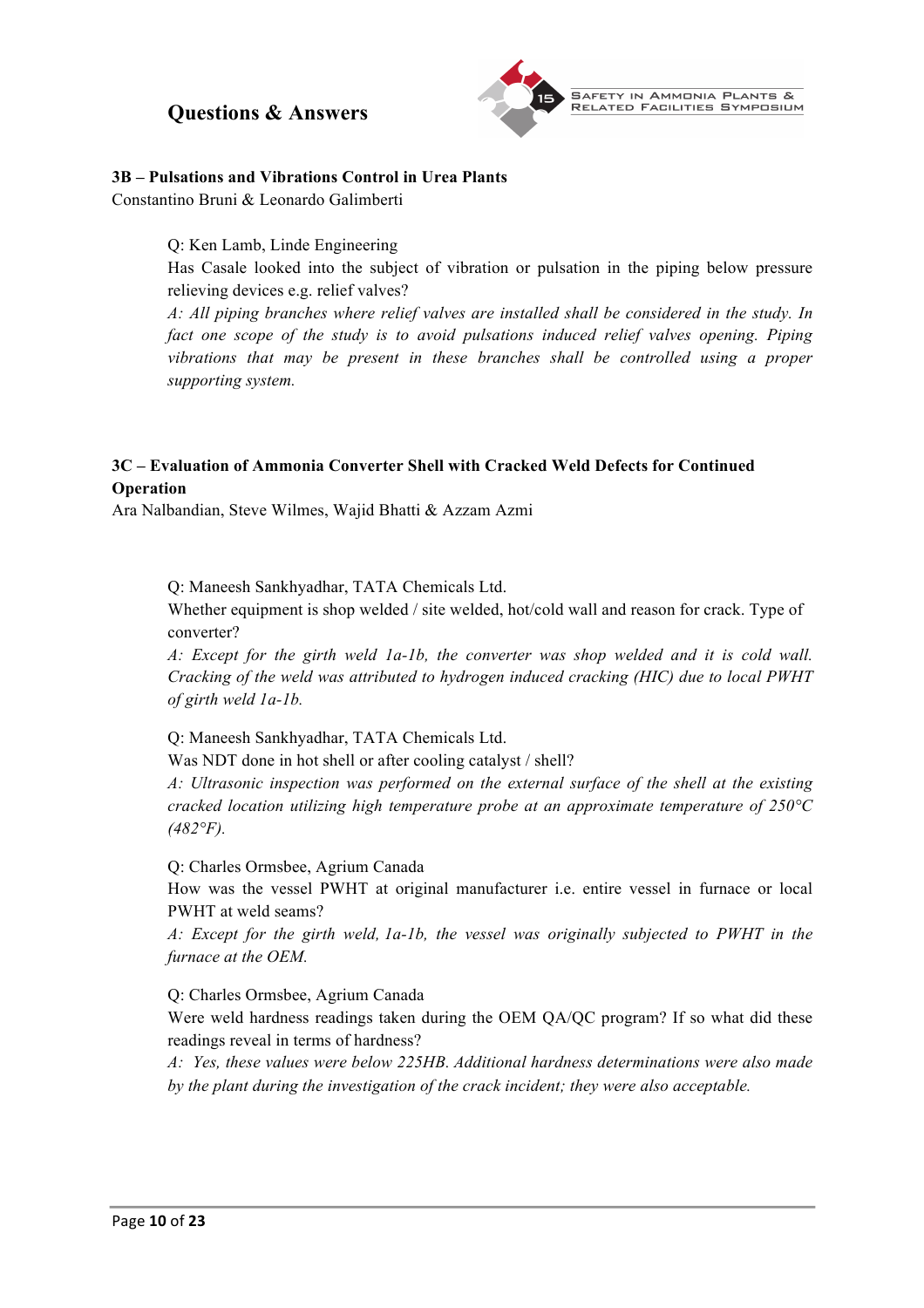

#### Q: S.D. Panadare, RCF India

The crack repair method described in the paper is for single wall pressure shell. Whether similar method can be adopted for multiwall or multilayer pressure shell?

*A: A similar method of crack repair may not be feasible for multilayered pressure vessels due to the complex nature of detecting cracking feature.*

### **3D – Cleaner for Longer - Meeting the Reliability and Purification Demands of the Ammonia Process**

M.J. Cousins & P.J. Carnell

#### Q: S.D. Panadare, RCF India

With increased resistance to position increase reliability, do you recommend short loading  $\&$ catalyst to reduce pressure drop?

*A: Where it is viable to reduce the loaded volume to fit with a maintenance schedule then this should advantage should be sought. The advantage is highest when the materials being used in the design for each duty have the; highest activity, slowest die off and are most resistance to poisoning. For LTS duty the Johnson Matthey's self-guarding catalysts such as KATALCOJM 83 Series provide a good example, where the volume of catalyst can be reduced for equivalent or better performance from the LTS unit operation, as was discussed in the paper.* 

#### Q: VK Arora, KPI Inc.

In existing plant configurations with separate como & ZnO beds, how is 3-in-1 catalyst (33-1) provides economic benefit besides AP advantage while penalizing the catalyst life of COMO catalyst-dictated by the sacrificial life of ZnO bed

*A: The advantages of a combined purification material such as KATALCOJM 33-1 can be taken in several ways* 

*1. Lower pressure drop, for the same life* 

*2. More life from the same volume (so approximately the same pressure drop)* 

*If the design optimisation allows then a layer of ZnO (i.e. KATALCOJM 32-4 or 32-5) or promoted ZnO (such KATALCOJM 32-6) can be used as a bottom layer. This will increase H2S absorption capacity. The role of the KATALCOJM 33-1 in this case is to provide the HDS functionality for the ZnO that is within the combined material and the ZnO below it. So in a well-designed system there need be no loss of life from the HDS section.* 

Q: Alfredo Medina Vilar, Jacobs Consultancy, Venezuela

Has JM collected data from modern (1990+) plants showing the average actual life of catalysts?

*A: Yes, Johnson Matthey has decades of data on catalyst life, including information from the ICI archives. This allows trends to be assembled going back to the 1960's – 1970's.* 

*This data shows that there has been trend for increasing catalyst life. The most pronounced improvements have been observed where operators have worked closely with us to develop solutions for their needs, as the example I showed detailing the case of primary reforming*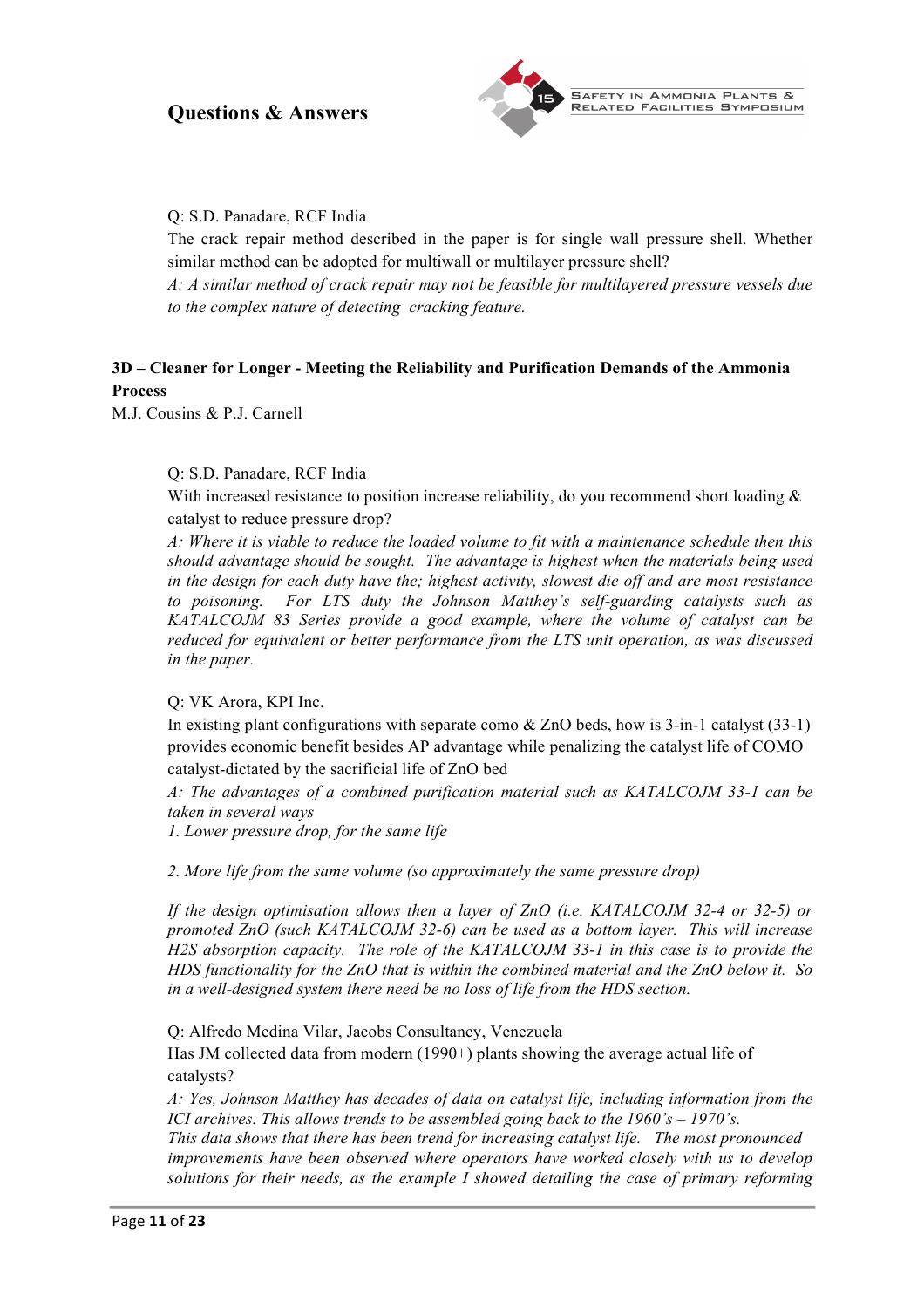

*catalyst where the life was increased whilst pressure drop was decreased as a result of using Johnson Matthey catalysts* 

#### **3E– The Process Safety Engineer's Role in Ammonia Plant Design and HAZOP Facilitation** Glenn W. Parizot

Q: Jorge Camps, Jacobs Consultancy USA

Ammonia plants regularly operate at higher than design capacity during winter time, when the equipment is clean, etc. Shouldn't the PHA analysis also consider those events?

*A: The engineering company is contracted to design the plant to meet a certain capacity. Anything above that capacity is the choice of the owner to run the plant outside of the safe, agreed upon design intent. The PHA only evaluates the design in regards to the design intent (contracted capacity).*

Q: Muhammad Hashim, Fatima Fertilizer Company Pakistan

While doing PHA with team during Risk Rating Step it is relatively easy to rank severity but very difficult to rank likelihood. Do you have similar issues and how to mitigate it? Based on judgment or past experience?

*A: Yes, event/consequence likelihood can be difficult to obtain. Setting some base rules for some likelihood (such as control loops will fail at least once in a 10 year time period, as an example that the PHA team would then need to agree upon) can make the review process easier. Most importantly, having an experienced operations team (both contractor and client) to provide past experience for likelihood decisions in a PHA is essential.*

### **3F – Management of Remaining Life Based on the Outer Surface Conditions of Catalyst Tubes** Toshikazu Shibasaki, Takashi Hokamura, Brian Shannon

Q: Ken Lamb, Linde Engineering

Is the surface roughness a function of scale formation (external influence of furnace atmosphere) or internal (reaction with chrome or other at temp) ?

*A: Yes, the surface roughness is the result of scale formation with exposed temperature. The higher temperature is the easier to remove the scale from the surface.*

Q: Charles Ormsbee, Agrium Canada

A furnace low flow incident can result in tube overheating and high tube well temperature. Will this type of incident affect your conclusions on tube operating temperature? (This type of incident can leave permanent surface texture on the tube from the high temperature.) *A: Yes, the type of incident affects the condition of outer surface.*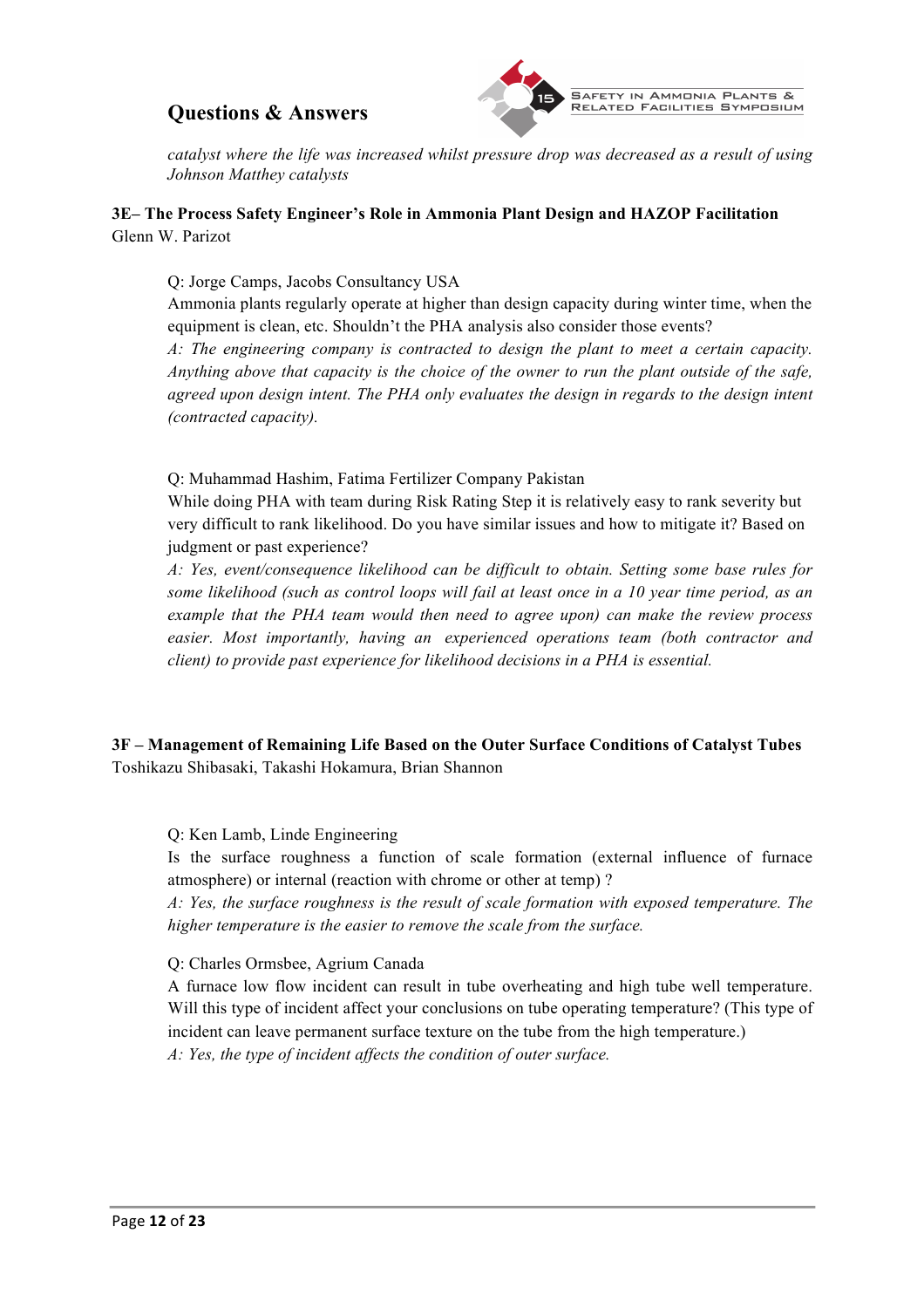

# **Session 3 – Wednesday, 02 September 2015, 8:00 AM – 4:30 PM**

### **4A – Managing Cold Temperature and Brittle Fracture Hazards in Ammonia-Related Industries**

Daniel Benac, Dorothy Shaffer & David Wood

Q: Mark Schroeder, Koch Fertilizer Do special precautions need to be taken when re-starting an ammonia plant in cold weather prior to packing the loop?

*A: Yes, special precautions may be necessary, particularly for converters located in cold climates. Depending on the temperature of the pressure shell, the material properties and thickness of the converter components may limit the allowed pressure to avoid operating in a brittle region.*

### **4B – Reformer Balancing For Optimization of the PCS Nitrogen Trinidad Unit 2 Primary Reformer**

Hugo S. Roberts, Lawrence Sandy

Q: Ken Lamb, Linde Engineering In an 8-row reformer, you have 9 rows of burners. When you adjusted the heat input to Tube rows 1 & 8. What was the relative heat input i.e. Burner Rows 1&2 and 8&9? *A:*

Note: No responses from Authors

#### **4C – New Sealing System for the Main Flange-Connections of Reactor 105-D**

Norbert Brett, Jurgen Deininger, Franz Raymann

Q: Muhammad Hashim, Fatima Fertilizer Company Pakistan

How operator detects LEL all out of approach flanges for continuous Monitoring using son tector leak detection system? Hot tightening of flanges you do after re-start up of plant?

*A: Up to a Revamp in 89/90, 15 years after commissioning leaks on the main flange connection of reactor 105-D never occurred. The working pressure was in this time 300 bar (4.351 psi).*

*In 1989/1990 a revamp in both ammonia plants performed. The capacity became increased from 1.350MPT to 1.650MPT. With the revamp it was possible, to reduce the working pressure up to 240 bar.*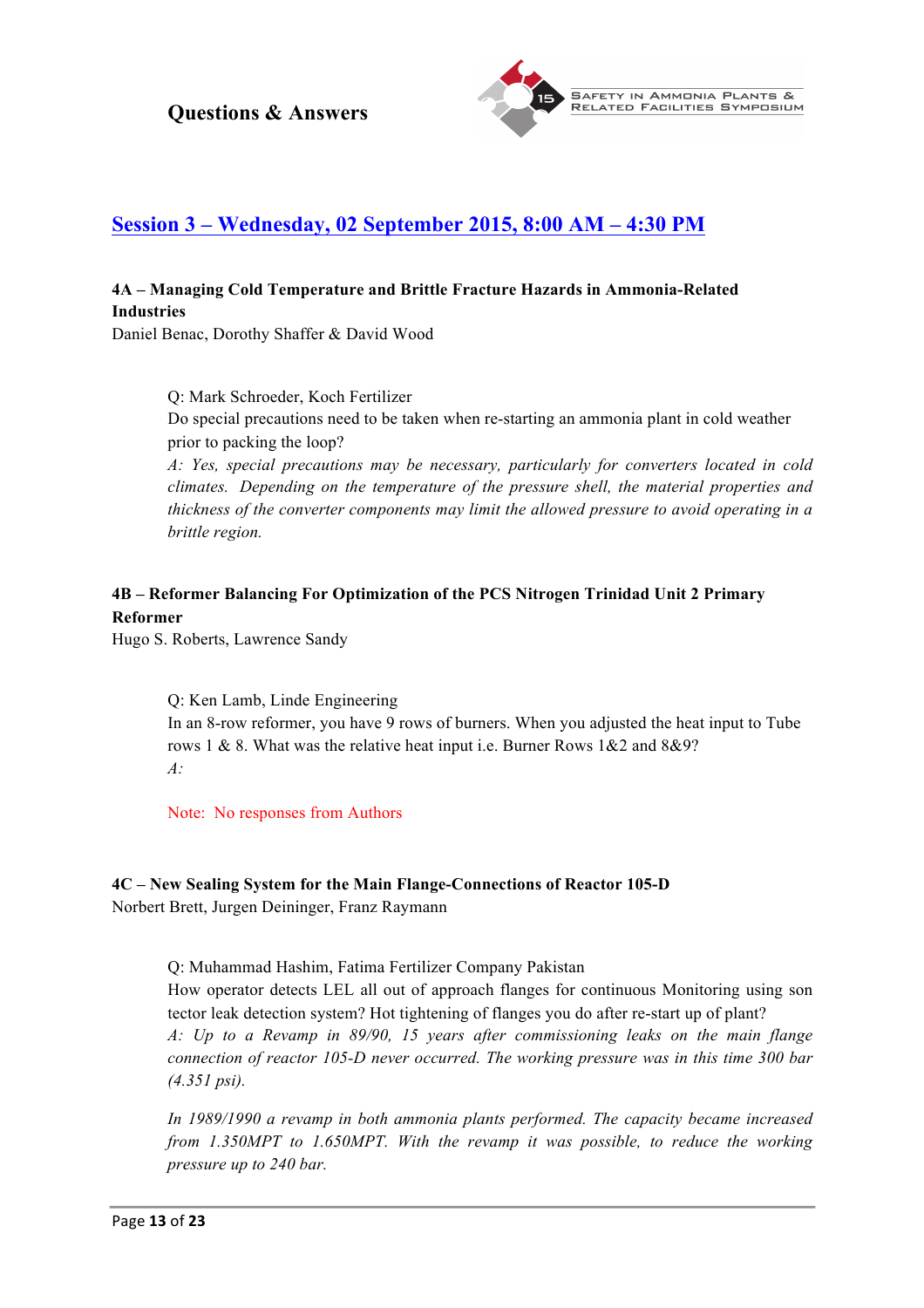

*After reducing the working pressure several leaks occurred, especially after shutting down and restart.*

*For this case we have measures and procedures for safe handling the leaking flange, as eg.*

- *A leak detection system with signal to the control room (With a pipe ring –with holes– we suck gas and analyze ammonia continuing)*
- *A nitrogen flush by an existing piping-ring with holes around the flange-gap*
- *A special procedure for increasing the bolt-force for safe retightening of the bolts onstream*
- *Qualified craftsmen´s do the job under the control of a skilled engineer*



*Our experiences with the octagonal R gaskets, agrees with the most experts. They are excellent high-pressure gaskets. The contact force reinforced by wedging effect. With moderate bolt force the necessary shear yield strength is achieved.*

*Very important is in case of a leak, that through the 2-edge-seal effect the gas throttled 2 times on the leakage path from inside to outside. The leaks will be only very small.*

*For tightening and retightening the bolts we use an innovative bolting solution called SUPERBOLT® of Nord Lock.* 

- *1. Tendency for fretting on bolt thread.*
- *2. As you have seen in Figure 7, the tightening of large bolts M130 is difficult and time consuming. For the installation of the device to another bolt, you need a crane.*
- *3. Easy handling during assembly step*
- *4. With the special tool, it should be possible to measure the bolt force.*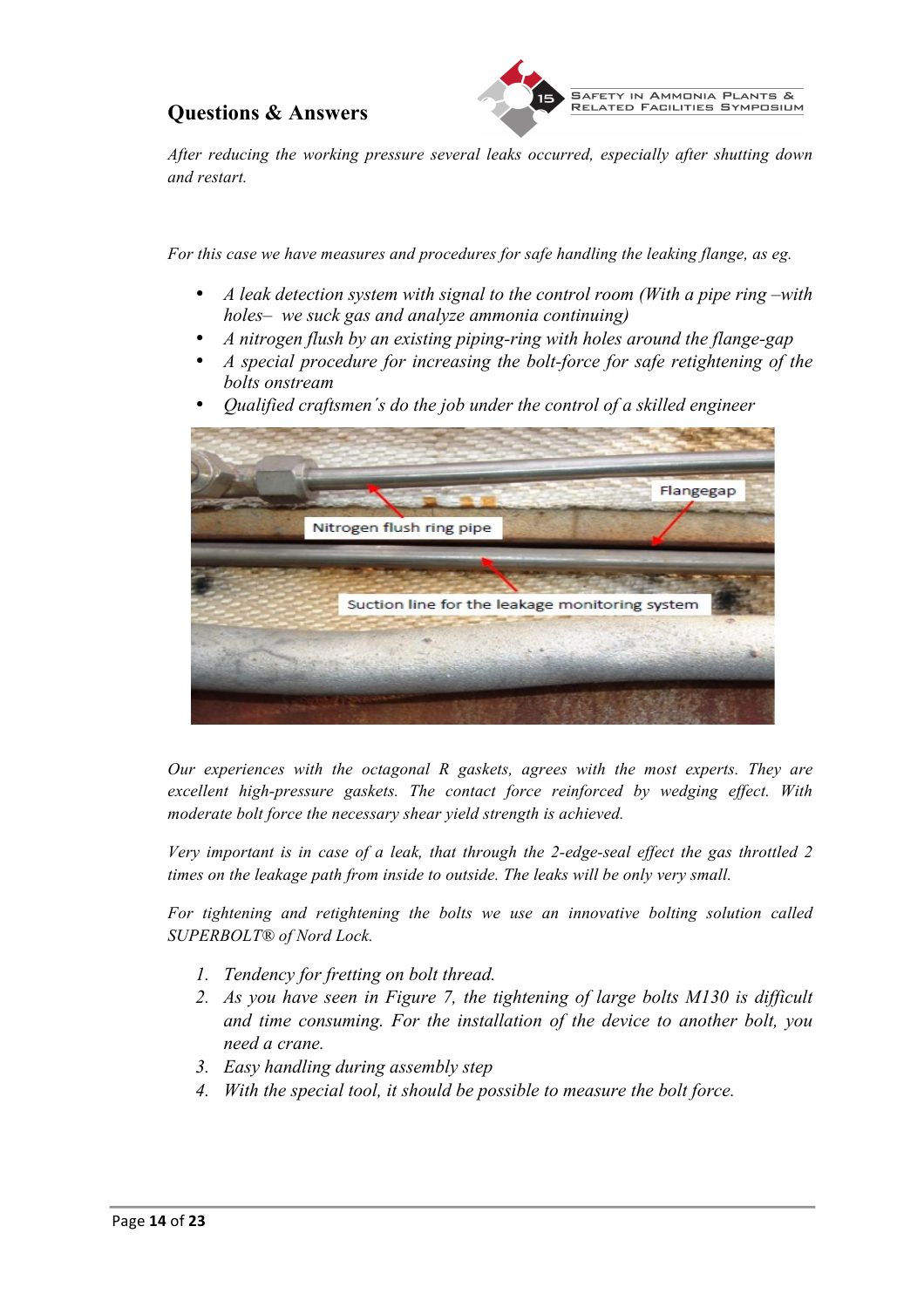

### **4D – Root Cause Analysis of Incidents during LTS Catalyst Reduction and Primary Reformer Coking Event**

Eugene Britton, Kateryna Gliebova, Timothy Rembold

Q: Kalbande Abhay, RCF India

During preliminary reformer incidence, the isolation valve at control valve F-1A1B, was opened for 30 mins which allows gas to enter reformer. Why it was not included in the standard operating procedure.

*A*: *In hindsight, closing the manual isolation valve more quickly should have been a part of the standard operating procedure. In a typical shutdown (planned or not) process steam flow does not stop completely, as it did in this incident. The temporary installation of motor operators on these isolation valves (activated by the process gas shut-off interlock) should mitigate this issue until the positive shutoff system is installed.*

Q: Peter Herena, Baker Risk, Chicago

- In the PHA was the discussion of possible causes and hazards of LTS catalyst reduction?
- *A: The LTS catalyst reduction was not included in a PHA. This will be corrected prior to the next catalyst reduction.*

#### **4E – Challenges in the Integration of the QAFCO 5 & 6 Mega Fertilizer Complex**

Andrea Zambianco, Mohamed Noueiri

Q: Kalbande Abhay, RCF India

Construction of QAFCO 5 started two years before QAFCO 6 Project, then why QAFCO 5 Commissioning took place after 5 years. Why? What were the problems?

*A: Q5 Project commissioning took place in October 2010, 2 years and 10 months after the Q5 Project start and not after 5 years, and first Ammonia Production was in August 2011. For the problem encountered during the commissioning please refer to the excellent paper of Mr Ali Jama presented at AICHE 2014.*

*Q6 Project first Urea Production was in July 2012 ahead of schedule.*

*It was possible to anticipate the schedule of completion of Q6 Project since the Project site constraints were well known.*

#### Q: S.K. Gupta, IFFCO

Urea pipe conveyor 3 km long between Q1-4 to Q5-6. Is it a single conveyor or having intermittent transfer chutes to reduce the length? Who is the supplier of their pipe conveyor? *A: Pipe conveyor is a single conveyor without transition running from Q5-6 site to Q1-Q4 site, Phoenix is supplier of the belts and Thyssenkrupp the supplier of the handling package.*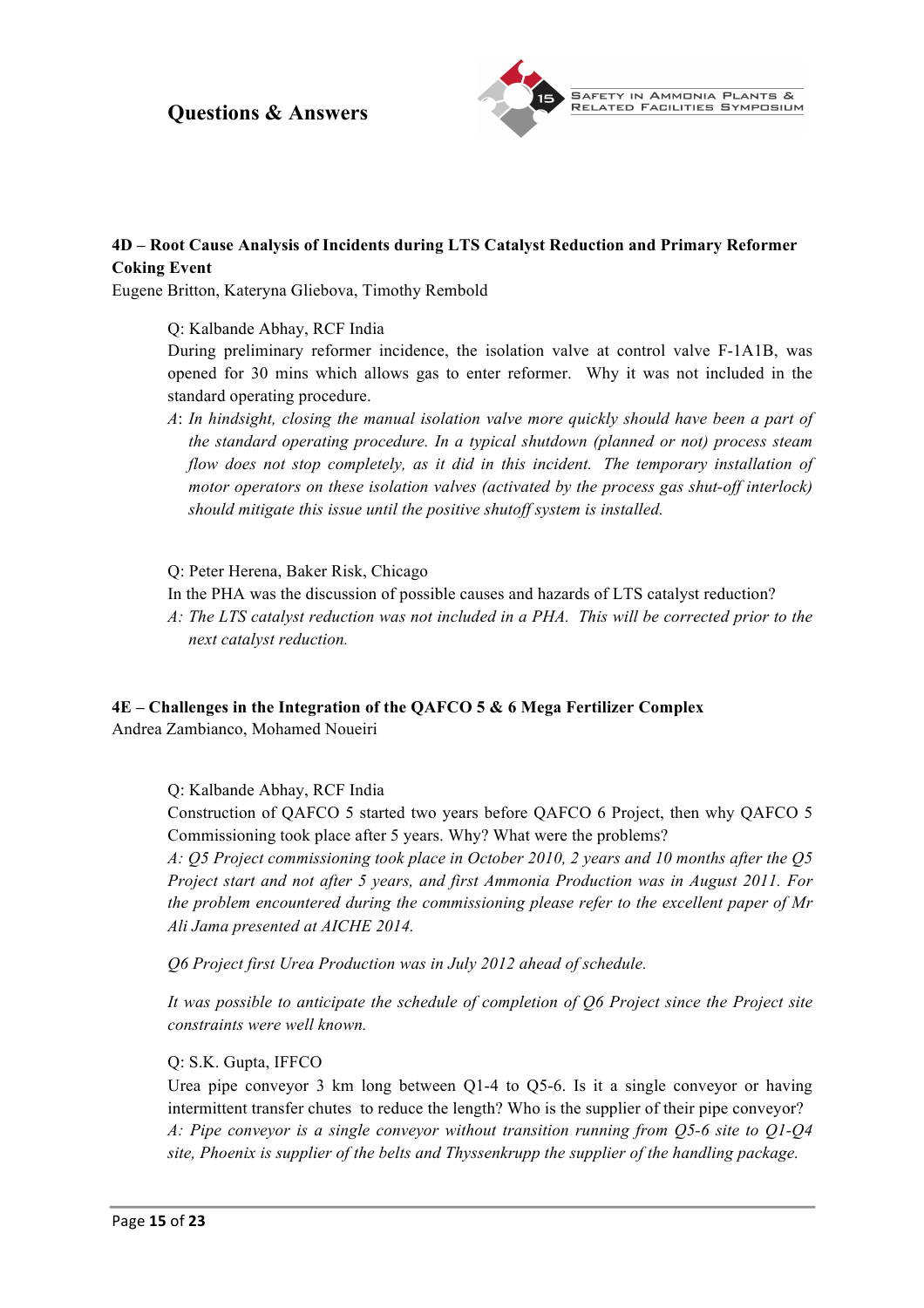

### Q: Alfredo Medina Vilar, Jacobs Consultancy, Venezuela

Can you please describe the design features that were implemented to minimize Ammonia emissions from the process plants? Was there any concerns regarding ammonia emissions with the vent from the granulation units.

*A: Granulation plant is standard UFT technology without acid scrubbing. The ammonia present in the urea melt coming from the urea solution plant is stripped out in the granulator and ends up in the granulator exhaust air stream. If the ammonia content of the exhaust air has to be lowered, up to half of the total UF85 can be injected by UF85/Water spray nozzles into the granulator exhaust air before it enters the granulator scrubber.* 

*When the plant is operated as defined in the design basis the abatement system is not in operation. Plants are currently running at 110 – 120 mg/Nm3 NH3 from the granulator stacks.*

*There were no concerns related to ammonia emissions at any time.*

Q: Bode Agagu, Notore Chemical Industries, Lagos

What were the key reasons for the crossing up of the delivery dates of Q5 & Q6?

*A: Delivery dates of Q5 Project and Q6 Project were not crossing up.*

*Q5 Project Take Over was in August 2012 and Q6 Project Take Over was in September 2012. Q6 Project is almost 1/5 of the Q5 Project in term of main quantities, this is the main reason for the shorter overall Project duration.*

*Moreover it was possible to anticipate the schedule of completion of Q6 Project since the Project site constraints were well known.*

Q: Bode Agagu, Notore Chemical Industries, Lagos

What were the major challenges (most demanding top 4) on the project and what steps taken to overcome them?

*A: Among all major challenges of Q5&6 Project, one of the largest and most challenging execution in the fertilizer field worldwide, the following are to be considered the most demanding top 4:*

- *The size of the Project and the location*
- *The interconnecting in between Q5-6 and Q1-4 area*
- *Development of the overall electrical network including the integration with existing Q1-4.*
- *The Pipe Conveyor system*

*The following are the key factors implemented to overcome them:*

- *Proper assignment of resources to manage the whole tie-ins from the early phase of execution involving all disciplines*
- *Proper coordination between Contractor and Company to plan activities of integration during the allowable shut down of running plants*
- *Early identification of challenges in design stage*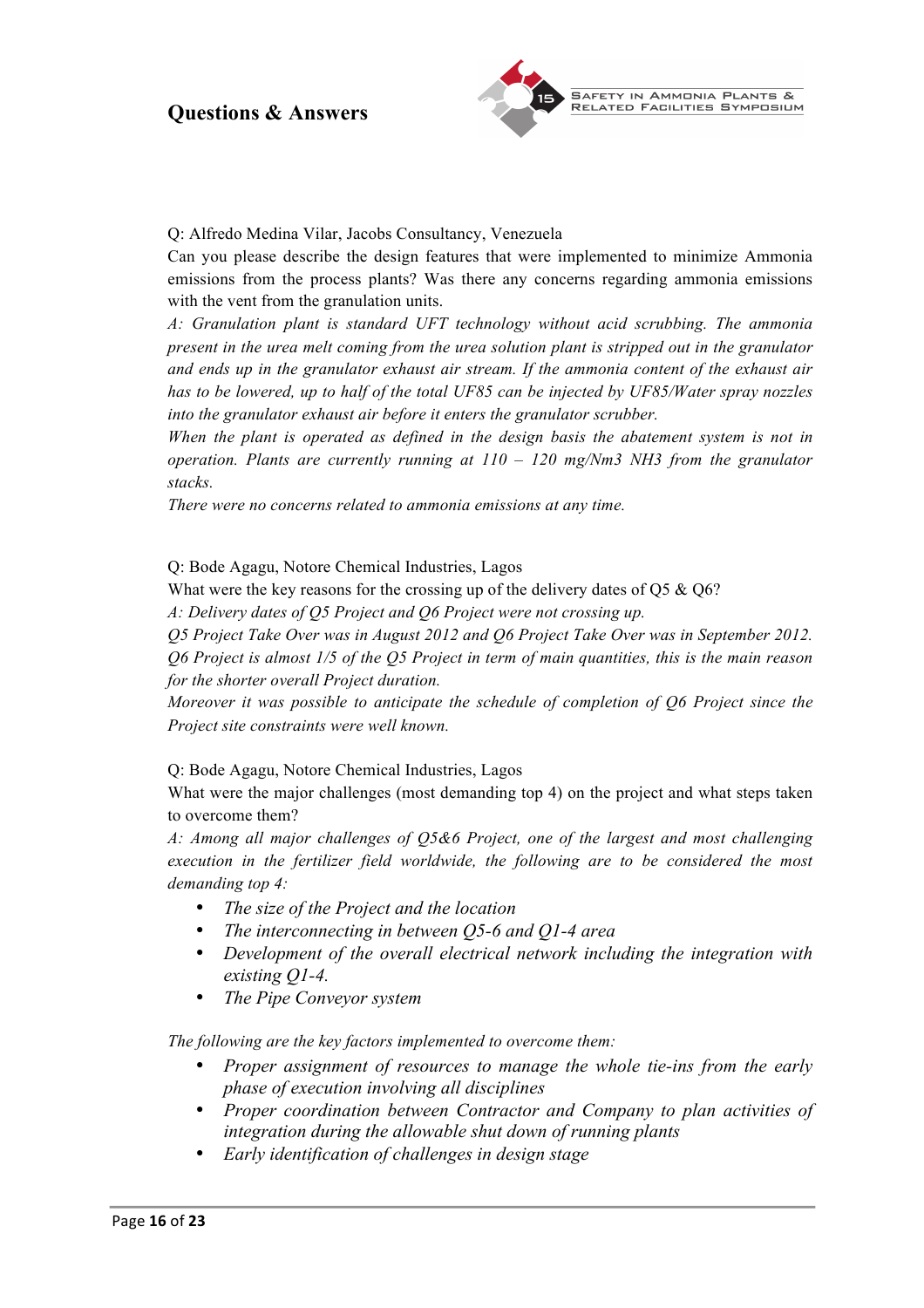

### **4F – The Value of Primary Reformer Temperature Balancing and Monitoring**

Michael Dean, Kendra Briggs, Jamie Chisamore

### Q: G.K. Gautam, IFFCO India

Whether reformers balancing have taken into consideration the gas distribution pattern in furnace box?

*A: The furnace balancing effort discussed in the paper was undertaken by identifying hot and cold areas of the furnace through Reformer Imager temperature measurement. Operations then made slight burner and fuel gas adjustments to decrease or increase temperatures in certain regions or rows. No additional modeling was done to determine gas distribution within the furnace box and how it might be affecting the temperatures in these regions.*

#### Q: Peter Tait, Methanex, New Zealand

Do you compensate for the cooling effect of the air entering the sightport?

*A: When utilizing the Reformer Imager to take tube measurements, the temperature measurements can be captured within a 10 second or less time frame. This time includes opening the peep door, taking the measurements, and closing the peep door; therefore minimizing the amount of air entering the sightport and the need to account for any cooling effects.*

#### Q: Nabil Al-Naimi, SAFCO, Saudi Arabia

Was there compression done between this new measuring device and cup measurement?

*A: The Reformer Imager temperature measurements require correction to determine true tube wall temperature, therefore a comparison of temperatures with Gold Cup Thermocouple measurements cannot be done until after temperature corrections are made to the temperatures measured with the Reformer Imager. With that being said, field comparisons*  have been done between the two devices and it has been found that after temperature *correction, the tube temperatures measured with the Reformer Imager do compare well against those measured with the Gold Cup Thermocouple.*

#### Q: Omar M. Takrouri, SABIC, Saudi Arabia

What is the time span required to do reformer thermal imaging?

*A: The time span required to take a full set of temperature measurements for a furnace will be dependent on furnace size, but overall can be accomplished very quickly. For example a full temperature survey can be completed in an hour or less for a 400 tube furnace with measurements taken at all top and bottom level peep doors.*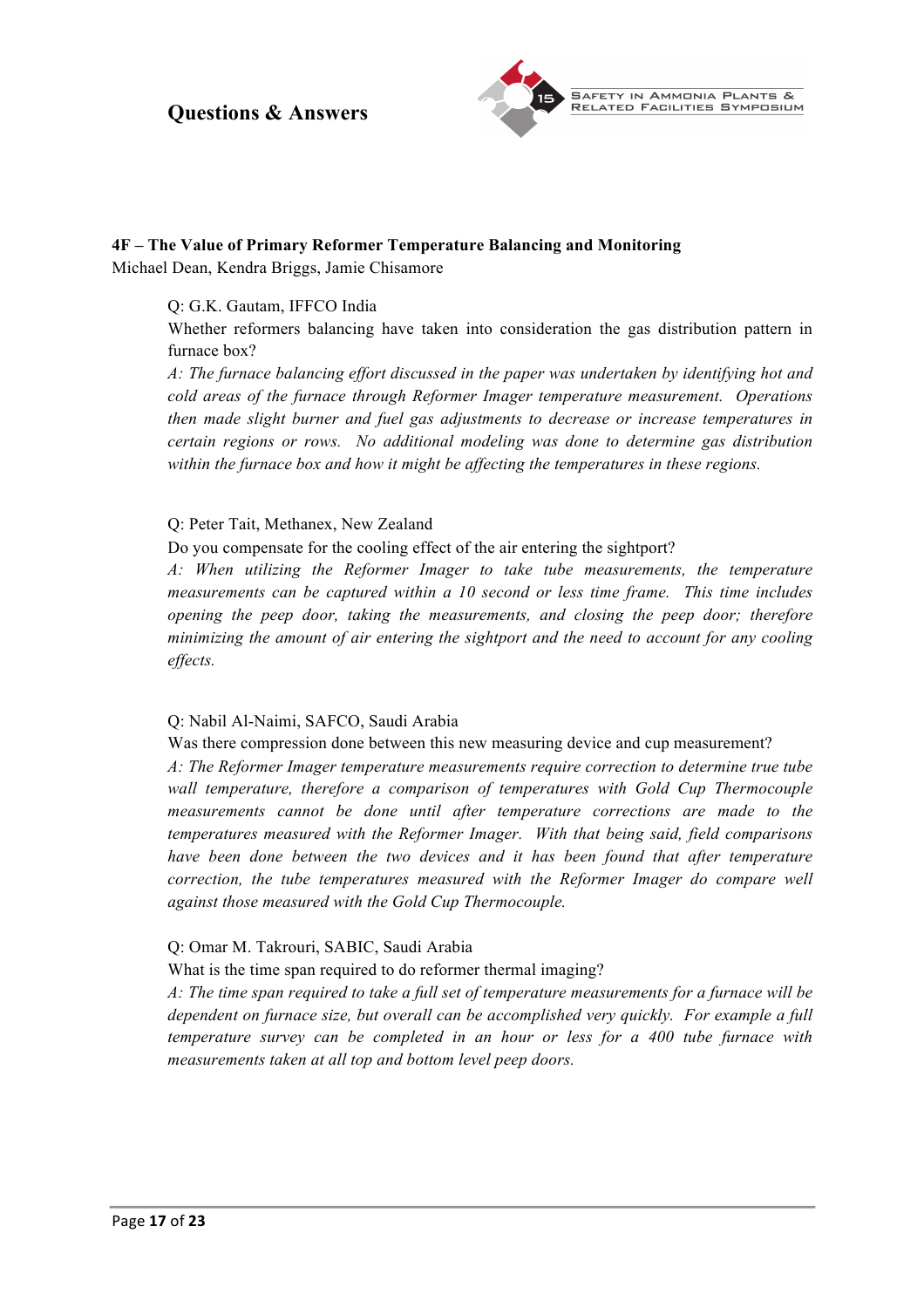

### **5A – Ureaknowhow.com Urea Incident Database: Learning from each other**

Jo Eijkenboom, Mark Brouwer

### Q: S. K. Gupta, IFFCO India

We have faced problem of thermowell failure (Reactor overflow line to stripper) due to corrosion – erosion of the thermowell tip. Is there any method to check the condition of thermowell tip without removing it from pipe?

*A: To inspect these thermowells is not an easy job. Radiographic methods are limited by the pipeline diameter.*

*Our advice to apply a more corrosion resistant material like 25-22-2 or duplex.*

### **5B – Steam Reformers Overheating: Absolute Protection Now Available** Oscar Olatte

Q: Venkat Pattabathula, INCITEC Pivot Australia

Have you applied this to an ammonia plant reformers?

*A: TGM technology has not been applied at this time to Ammonia plants, though BD Energy Systems, LLC expects to do so in the near future. There is no reasons to believe that it won't work in ammonia technology as the reforming process and technologies available are in most if not all cases similar. The basis of TGM is to measure the thermal expansion of tubes, so as long as your are able to measure it, TGM is applicable with no problems.*

Q: Ken Wohlgeschaffen, Chevron Products Co. USA

What is the approximate installed cost (USD) for this system on a furnace that is side fired (Forster Wheeler Design) having 336 tubes? What is the annual maintenance cost (USD/year) *A: The unit approximate cost of installation for TGM is USD 5200 for a Foster Wheeler furnace. Maintenance costs are minimal as long as there is an appropriated maintenance plan in place. BDE is available to discuss details with the interested person.*

Q: Ken Wohlgeschaffen, Chevron Products Co. USA

Other than a methanol plant, has this system been installed in any hydrogen or ammonia plants?

*A: TGM technology has not been applied at this time to Ammonia or hydrogen plants, though BD Energy Systems, LLC expects to do so in the near future. There is no reason to believe that it won't work in ammonia or hydrogen technology as the reforming process and technologies available are in most if not all cases similar. The basis of TGM is to measure the thermal expansion of tubes, so as long as your are able to measure it, TGM is applicable with no problems.*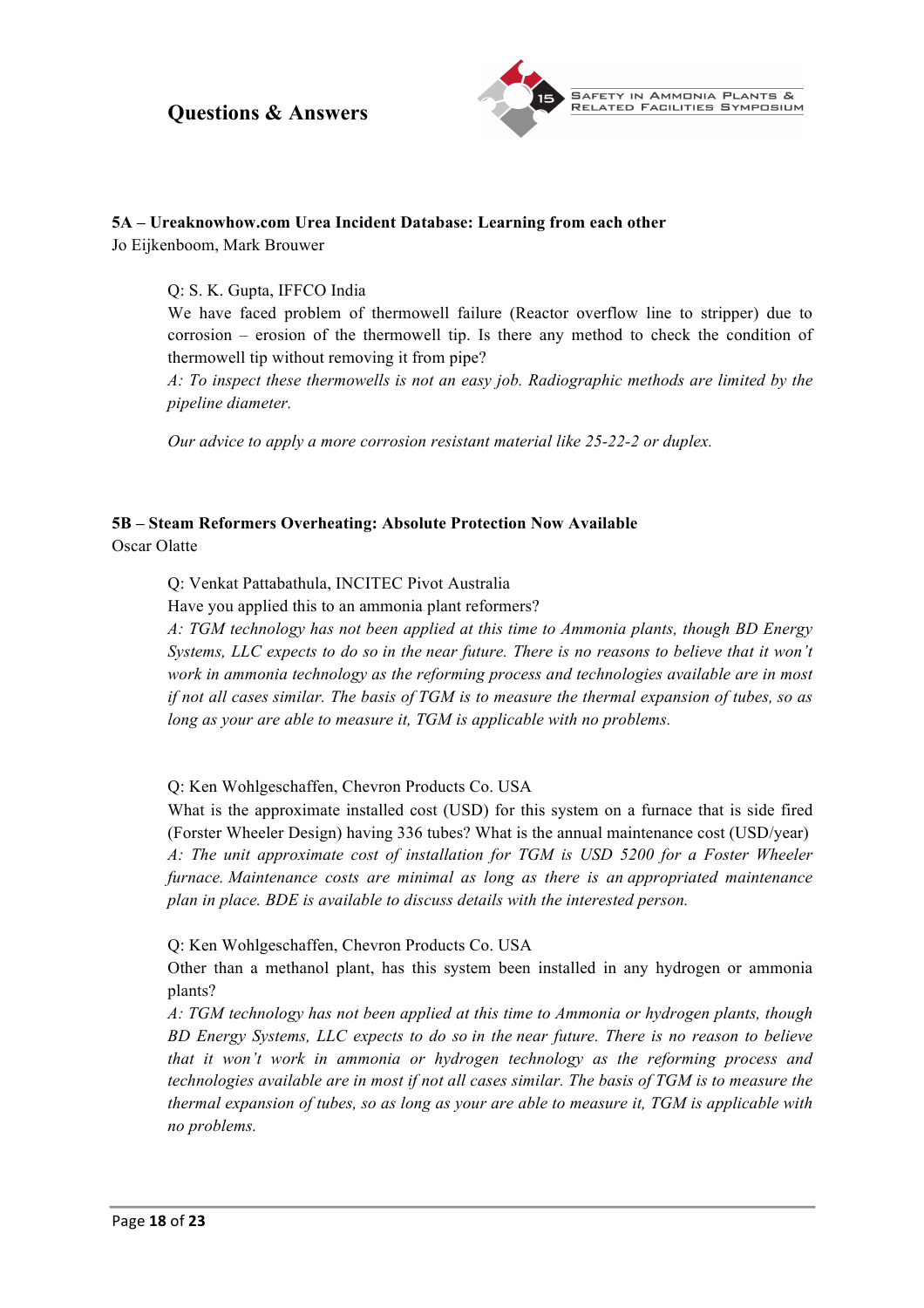

#### **5C – Automated Sensor Placement for Industrial Plants: A Case Study on Ammonia Plant** Shahryar Khajehnajafi, Azar Shahraz

#### Q: Ken Wohlgeschaffen, Chevron Products Co. USA

I see that my company's logo (Chevron) is shown on your last slide in the presentation. I was not aware of your company working with us on sensors in our plants. Can you please tell me where you have used this technology in our company and who you worked with in Chevron?

*A: The list of logos on the last slide represented companies using our SAFER software. The list does not necessarily means we have done sensor siting for them. A Chevron site was using our analytical software tool "SAFER TRACE", however, they are not active anymore. So we apologize for any confusion the display of Chevron logo has caused. We will rectify the list by removing Chevron's logo.* 

#### Q: Peter G. Herena, BakerRisk, USA

How does the model take into account probability of failure?

*A: We do not take into account the probability of failure. However, we design the sensors network based on the worst weather condition and assume that the plant sites keep the sensors in good working condition at all times.*

#### Q: Peter G. Herena, BakerRisk, USA

Does the model take into account release momentum- that can be a larger factor than wind? *A: No. However, keep in mind that release momentum (dilution) creates the best case. We design the sensors network based on the worst case which is no momentum or dilution at the source.*

#### Q: Robert McAdams, BASF Corporation, USA

As actual wind conditions deviate from conditions assumed in mode, what is the effect on the sensor location output? Can the results be invalidated? Is there a way to apply "waste case" wind conditions?

*A: We use the worst case weather condition which is a wind speed of 1.5 m/s and F stability. This will result in a narrowest possible plume. Other weather conditions produces wider plume which will definitely be caught by the designed sensors network.*

Q: Venkat Pattabathula, INCITEC Pivot Australia Can we apply this to hydrocarbons also? *A: Yes, you can.*

#### **5D – GPIC Experiences in PG Cooler (E-301) Fouling**

Eyad Rafei

Q: Nitin B Kulkarni, RCF Ltd., India

What is the effect on refractory if PG cooler tubes cleaned by hydrojetting? If cleaned by hydrojetting what precautions to be taken during cleaning and start up?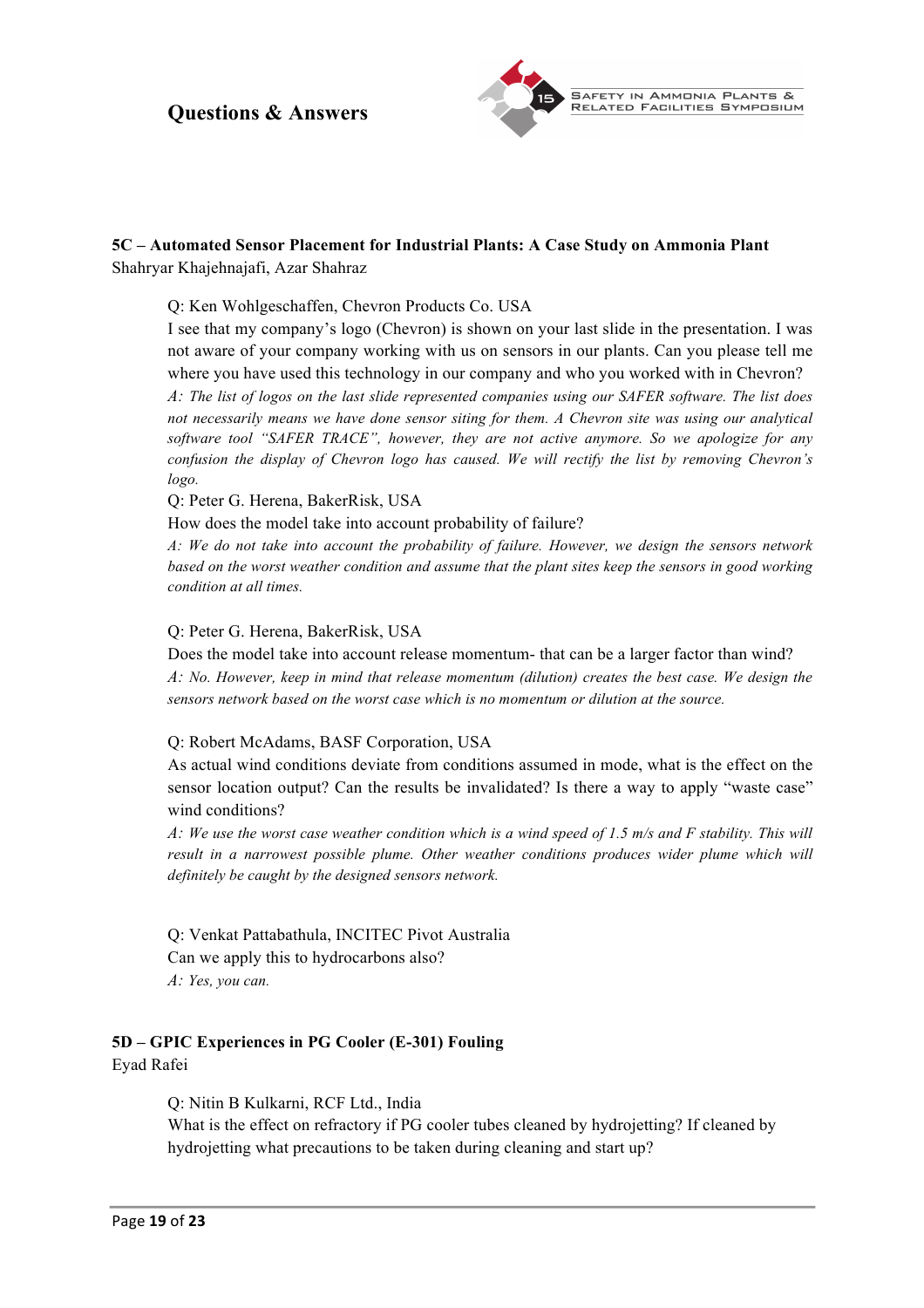

**SAFETY IN AMMONIA PLANTS &** RELATED FACILITIES SYMPOSIUM

*A: Hydrojet cleaning of PG cooler tubes invariably wets the refractory surfaces even after taking good precautions. Thermal insulation paper provided behind ferrule also gets wet when hydrojet being done as gap is sufficient for water to enter. So, hydrojet cleaning, if*

*necessary, to be done with extra care . In GPIC case it was done few times , care was taken to do cleaning in the flow direction of ferrule, In to Out not reverse, to avoid water wetting of insulation paper & Refractory. During startup, dry out procedure adopted to avoid damage to refractory.*

#### Q: S. NAND, The Fertilizer Association of India

You mentioned that cooling water jacket on Secondary Reformer may also be contributing to fouling of PG Cooler. Can you please explain?

*A: Condensation of gas behind the refractory wall possible for Ammonia plants. A close observation on Refractory walls during last few turnarounds , some material and flow marks observed in the gaps of refractory. This was considered as one of the main contributor to the fouling.*

#### Q: Kalbande Abhay, RCF India

As explained in Presentation, external shell cooling of secondary reformer is contributor to fouling, but in our plants, we don't have water shell cooling. Still we are facing the same problem. What may be the reason? Who is supplier of corundum balls?

*A: Water jacket is one of the reasons for fouling . Other reasons were discussed in presentation , Potash carryover from Primary Reformer catalyst and this potash act as catalyst for hydrolysis of Alumina and carried away with the gas and gets deposited in colder zone of PG cooler. Short loading of Secondary Reformer helped to avoid milling and thus dust going to PG cooler. CHRISTI is the supplier for Corundum balls.*

#### Q: Yasser Abdelmonem, EBIC, Egypt

De-scaling operation, you mentioned you can make de-scaling operation during plant online, through venting gas U/S HT reactor. High velocity can affect the reformers cat. and also how you can control steam drum level?

*A: De-scaling operation were carried out keeping in mind maximum limit for gas velocity in PG cooler as given by licensor, having said that I agree that de-scaling operation should be used only when you have no other operation to keep your plant running without loosing production. Normally, steam production comes down by about 20 Te/hr , so maintaining level in steam drum was never a concern.*

Q: Ken Wohlgeschaffen, Chevron Products Co. USA What was the source of the potassium  $(K)$  contamination? *A: Primary Reformer catalyst is having about 0.3 to 0.6 % potash .*

Q: Ken Wohlgeschaffen, Chevron Products Co. USA

How did boiler feed water quality affect fouling of the process gas order?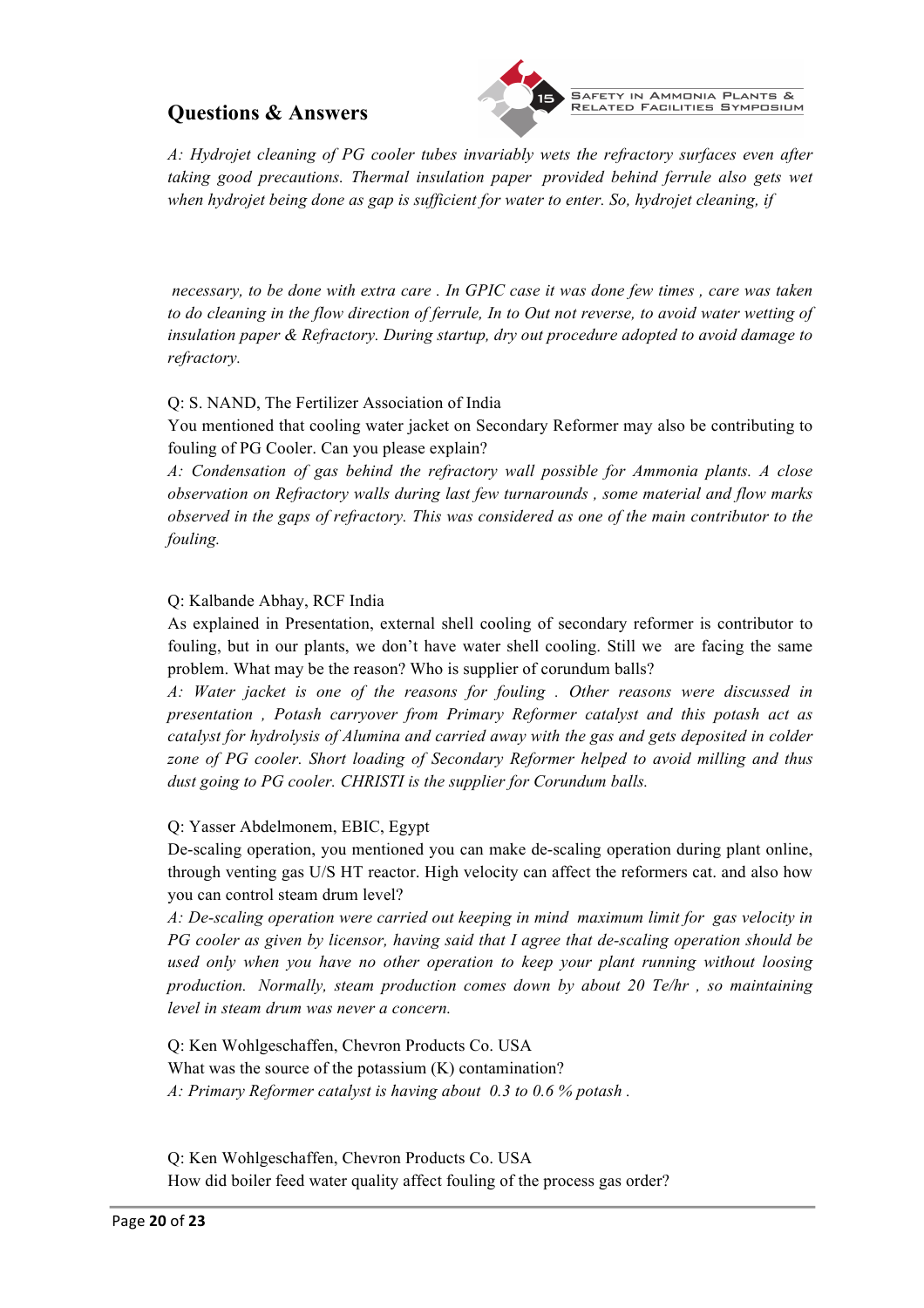

**SAFETY IN AMMONIA PLANTS &** 

*A: If BFW quality is not good , then fouling possible on tubes external surface ( shell ) which can limit heat transfer and thus higher tube temperatures can lead to failure. Our boiler feed water quality was good and this problem not observed.*

Q: Ken Wohlgeschaffen, Chevron Products Co. USA Whose catalyst do you use in your primary and secondary reformers? *A: Topsoe catalysts . ( RK-211 , RK-201 & R-67-7H for Primary Reformer ; RKS-2-7H for Secondary reformer )*

Q: Leonhard Werner, Borealis Austria

Did you also consider the potassium quotation of the primary reformer catalyst and boiler feed water quality as contributing factors to the fouling phenomenon.

*A: Yes . Potash carryover from Primary reformer catalyst happens , it catalyses hydrolysis of Alumina as explained in the paper. This gets deposited once process gas gets cooled in PG cooler. BFW can also contribute , but in our case not considered due to BFW good quality and good condition of tubes during turnaround inspections. One of the observation to add , PG cooler temperature gone up by about 20 Deg C once potash promoted catalyst was used in our Methanol plant ( no Secondary Reformer ) but didn't pose a major limitation. So Potash can contribute to the fouling problem in the Process Gas Coolers, but not a major contributor.*

Q: Venkat Pattabathula, INCITEC Pivot Australia

Please describe the on-line de-scaling method?

*A: De-scaling operation carried out by increasing the velocity in PG cooler by decreasing the back pressure with synthesis loop running. Pressure will be reduced by taking vent upstream of HTS & Absorber and suction of pressure of Syngas compressor dropped to a value suggested by licensor.*

#### **5E – Tube-to-Tube Sheet Weld Scanning System**

Jen Peter Bertelsen

Q: Wajid Bhatti, Fauji Fertilizer Pakistan

Can the technique of P. Scan be applied on In-service HP Urea Equipment i.e. Urea stripper, carbamate condensers having welds with surface pinholes and depth in unknown can cause failure of equipment.

*A: Yes, the system can be applied on in-service equipment. For the type of inspections you refer to, the system will be calibrated, typically ø0.8-1.0mm holes in the mockup. Orientation and depth of the calibration holes will depend on the actual requirements/situation.*

*It shall be noted, that single pores can be difficult to detect by any ultrasonic technique, however clusters of pores are easy to detect.*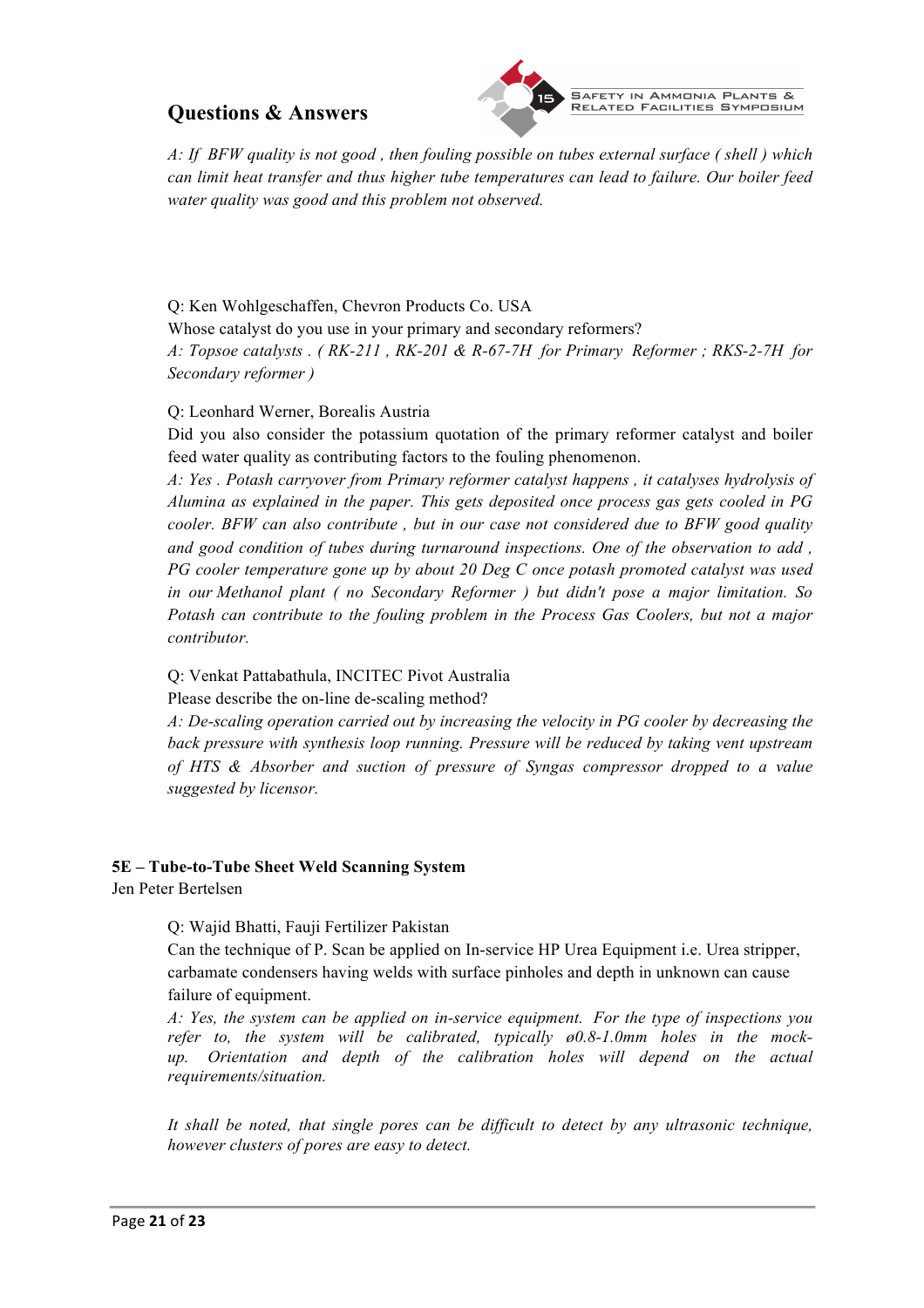

Q: Suresh Matthew, Tata Chemicals Ltd. What is the use of water in the operation?

*A: The water is the coupling media between the ultrasonic transducer and the tube inner wall. To be able to transmit the ultrasonic sound from the transducer into the tube wall and weld, a coupling media is required. The transducer is spring loaded to maintain a pressure against the tube wall, but even if the transducer is close-fitting to the inner tube wall, there will be a* 

*border or very small gab between the transducer and inner tube wall. Here is water, oil or another liquid substance required the make the sound pass this border.*

Q: Barry Nancoo, IPSL Trinidad & Tobago

Can this approach be used to detect defects in fillet welds for tube plugs.

*A: Yes, the system can be used for detecting defects in fillet welds. I can add, that when we make inspections on in-service objects, indication we detect, are often repaired and we then follow up with a new scan of the repair.*

Q: Bode Agagu, Notore Chemical Industries, Lagos

Can this application be extending for use on other fillet welds like on weld-o-lets?

*A: We have never scanned weld-o-lets with the system. I think the only possible way to make a weld-o-let would be to insert the probe into the weld-o-let.*

*If you have drawings or sketches of the type of weld-o-let, which you have in mind, I would be interested to make an evaluation of the possibilities for a scanning.*

*You are welcome to contact me on email: jsb@force.dk*

Q: Joost Roes, Stamicarbon

What is the detection sensitivity for pores?

*A: Calibration is typically made on ø0.8 – ø1.0mm holes. It shall be noted, that single pores can be difficult to detect by any ultrasonic technique, however clusters of pores are easy to detect.*

#### Q: Joost Roes, Stamicarbon

What is the status regarding the phased array probes*?*

*A: We are in the initial process of making computerized simulations of PAUT of the tube-totube sheet welds. Nothing has been determined concerning the best approach, I do however trust, the a immersion technique will be the most likely technique. This is mainly due to the ovality we often see in the tubes, cause by heat input from the welding process and by rolling of the tube inside the tube sheet.*

Q: Joost Roes, Stamicarbon

Can elongated pores or worm hook defects be detected?

*A: Elongated pores can be detected. Calibration for this type of defects is typically made on ø0.8 – ø1.0mm holes.*